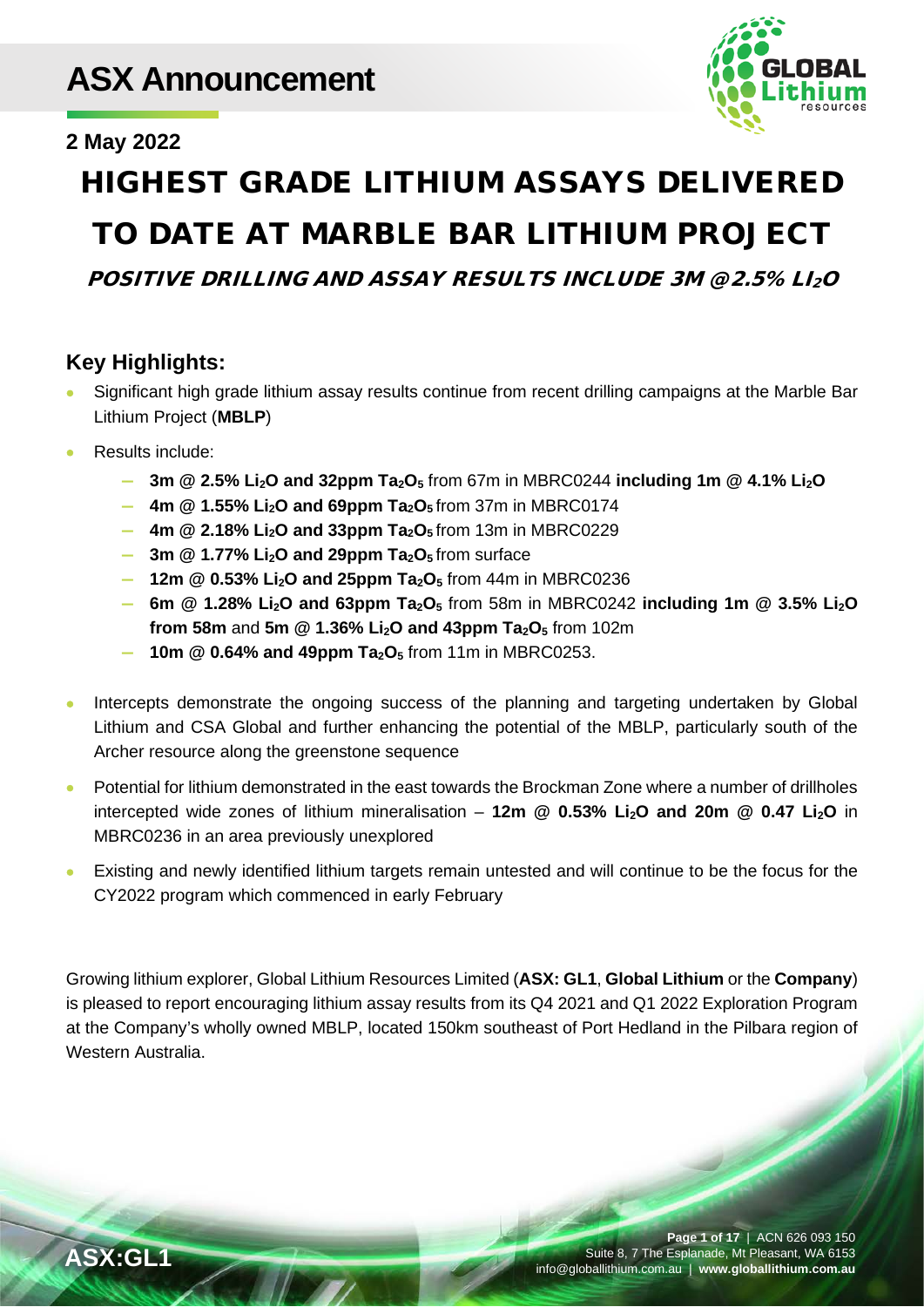## **Global Lithium Head of Geology, Stuart Peterson commented,**

"*Our Q4 2021 / Q1 2022 exploration drilling program continues to build momentum at the MBLP, with lithium intercepts continuing along the >6km strike of the mineralisation already identified within the project area. These results continue to highlight the prospectivity of the area, particularly towards the southern and eastern areas of GL1's tenement package.* 

*"The successful program vindicates the targeting effort by the Global Lithium and CSA Global teams and provides a strong platform for future growth from the ongoing exploration.*

*"The lithium market remains very strong and we expect this momentum to continue throughout 2022 and beyond. Our immediate focus will be the ongoing CY2022 program at MBLP, including the highly prospective targets that remain untested, as well as our exploration campaign due to commence at the Manna Lithium Project in the Goldfields region in CY2022Q2."*

The majority of MBLP drilling has been designed to test geochemical trends and mapped pegmatite targets, particularly along the greenstone belt and also several granite hosted pegmatite targets between the Archer deposit and the Brockman Zone.

Drilling of pegmatite targets in granite between the Archer deposit and the Brockman Zone continues to show promise, with anomalous lithium intersected in a number of drillholes, including several significant intercepts in the area extending south-east from Archer towards the Moolyella tin field. The significance of spodumene located within this part of the project demonstrates that the system is larger than originally thought and the Company intends to follow up on these targets throughout CY2022.

The success of the program indicates strong potential for future growth and provides further evidence that the MBLP is continuing to emerge as a significant spodumene lithium deposit, in a premier hard rock lithium mining jurisdiction.

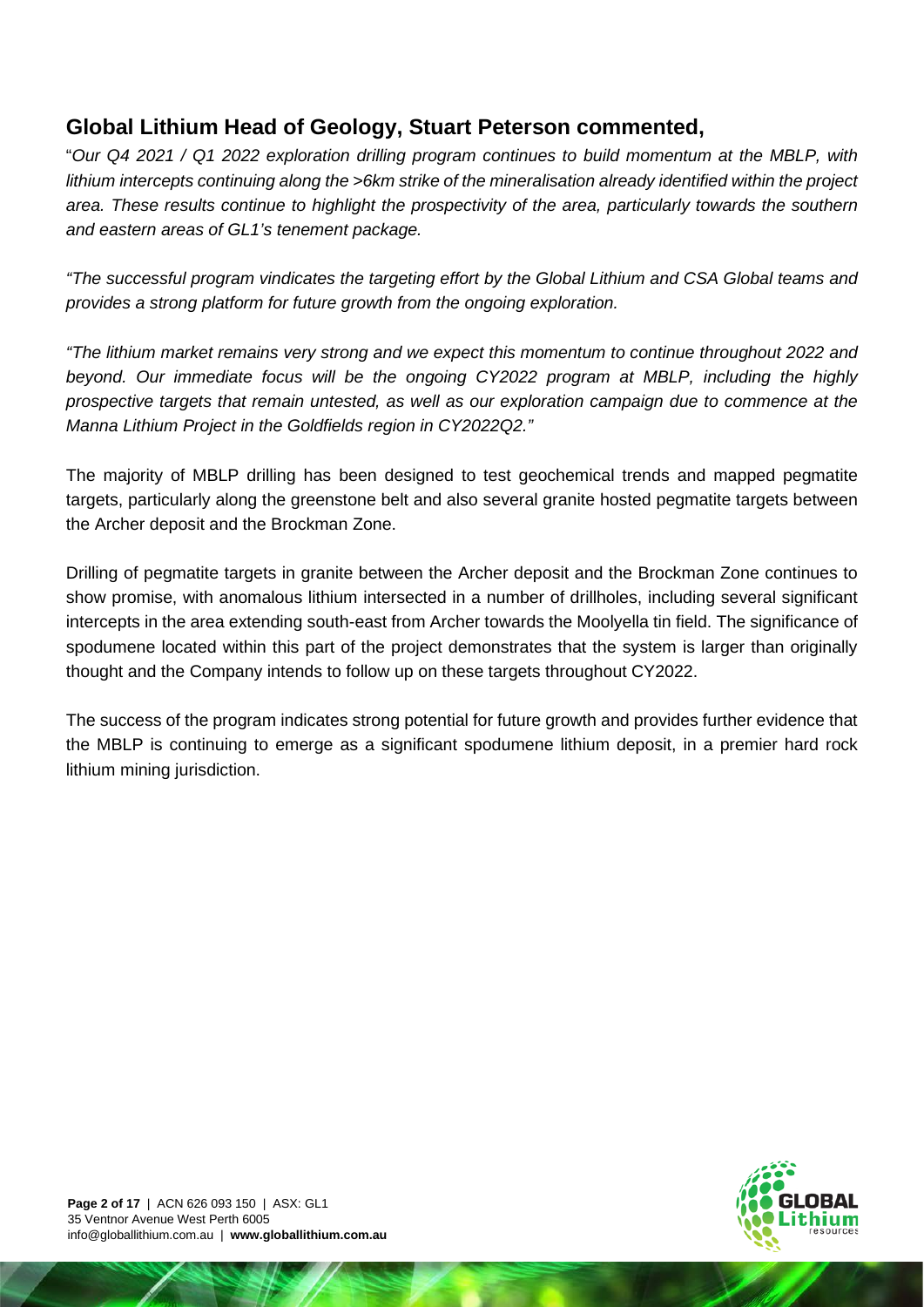

**Figure 1**: *Map showing select RC drilling intercepts from the recent RC drilling program.*

**Page 3 of 17** | ACN 626 093 150 | ASX: GL1 35 Ventnor Avenue West Perth 6005 info@globallithium.com.au | **www.globallithium.com.au**

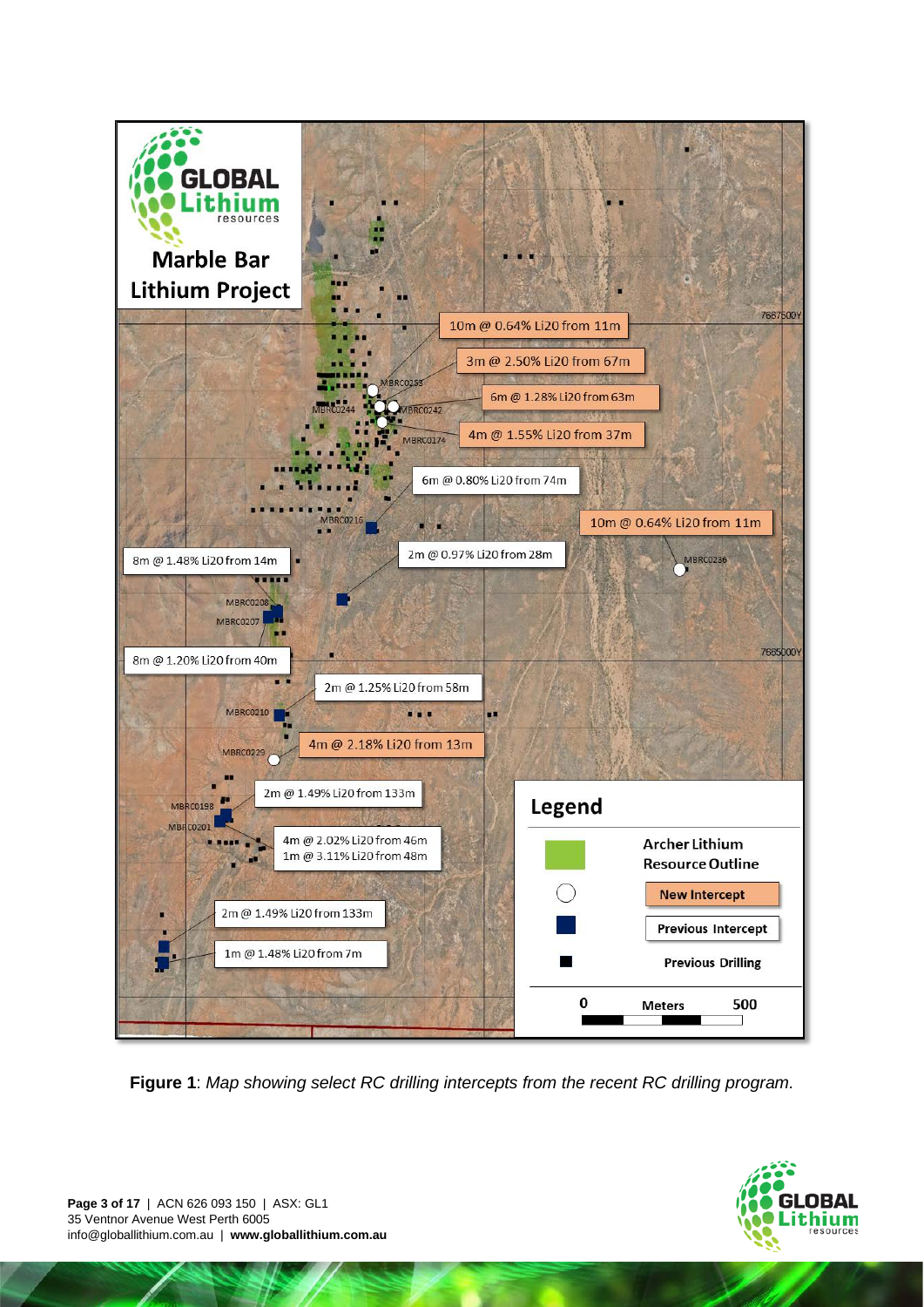The MBLP is situated close to major road infrastructure, with direct links into Port Hedland, where bulk commodities, including spodumene concentrate, are currently being exported (**Figure 2**). The MBLP is also located approximately 15km from the town of Marble Bar, which provides ready access to services and skills.

As of 31 March 2022, Global Lithium is well funded with a cash balance of A\$36 million.. (Refer 27 April 2022 ASX announcement ["Quarterly Activities/Appendix 5B](https://wcsecure.weblink.com.au/clients/globallithium/headline.aspx?headlineid=61088365) Cash Flow Report").



**Figure 2**: *Marble Bar Lithium Project location map.*

## **Approved for release by the Board of Global Lithium Resources Limited.**

For more information:

**Ron Mitchell** *Executive Director* [info@globallithium.com.au](mailto:info@globallithium.com.au)

+61 8 6103 7488

**Victoria Humphries** *Media & Investor Relations* [victoria@nwrcommunications.com.au](mailto:victoria@nwrcommunications.com.au) +61 (0) 431 151 676



**Page 4 of 17** | ACN 626 093 150 | ASX: GL1 35 Ventnor Avenue West Perth 6005 info@globallithium.com.au | **www.globallithium.com.au**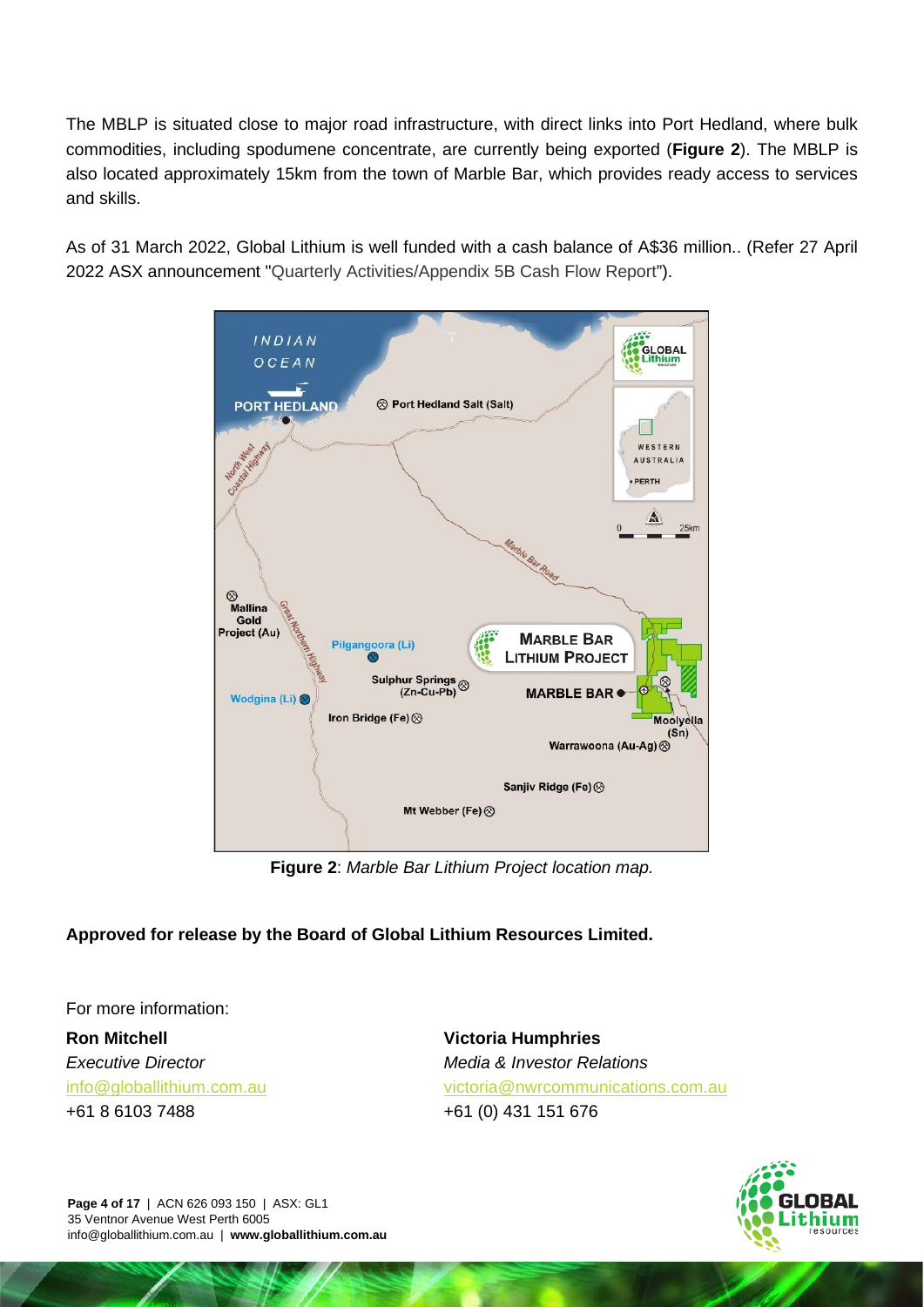#### **About Global Lithium**

Global Lithium Resources Limited (ASX:GL1, Global Lithium) is a diversified West Australian focussed mining exploration company with multiple assets in key lithium branded jurisdictions with a primary focus on the 100%-owned Marble Bar Lithium Project (MBLP) in the Pilbara region and the 80%-interest in the Manna Lithium Project in the Goldfields, Western Australia.

Global Lithium has now defined a total Inferred Mineral Resource of 18.4Mt @ 1.06% Li2O at its MBLP and Manna Lithium projects, confirming Global Lithium as a new lithium player in Western Australia, on which it will progress exploration during 2022.

Global Lithium's major shareholders include Suzhou TA&A Ultra Clean Technology Co. Limited (Suzhou TA&A), a controlling shareholder of Yibin Tianyi Lithium, a joint venture between Suzhou TA&A (SZSE: 300390) (75%) and CATL (SZSE: 300750) (25%), the world's largest EV battery producer, and ASX listed Mineral Resources Limited (ASX: MIN).

#### **Directors**

| <b>Warrick Hazeldine</b> | <b>Non-Executive Chair</b>    |
|--------------------------|-------------------------------|
| <b>Ron Mitchell</b>      | <b>Executive Director</b>     |
| Dr Dianmin Chen          | <b>Non-Executive Director</b> |
| <b>Greg Lilleyman</b>    | <b>Non-Executive Director</b> |
| <b>Hayley Lawrance</b>   | <b>Non-Executive Director</b> |

#### **Global Lithium – Mineral Resources**

| <b>Project (equity)</b> | Category | Tonnes (mt) | Li <sub>2</sub> O <sup>0</sup> | $Ta2O5$ ppm |
|-------------------------|----------|-------------|--------------------------------|-------------|
| Marble Bar (100%)       | Inferred | 10.5        | 1.0                            | 53          |
| Manna (80%)             | Inferred | 7.9         | 1.14                           | 49          |
| <b>Combined Total</b>   |          | 18.4        | 1.06                           |             |

#### *Competent Persons Statement:*

*The information in this announcement that relates to Exploration Results complies with the 2012 Edition of the Australasian Code for Reporting of Exploration Results, Mineral Resources and Ore Reserves (JORC Code) and has been compiled and assessed under the supervision of Mr Bryan Bourke, a consultant to Global Lithium Resources Limited. Mr Bourke is a member of the Australasian Institute of Geoscientists. He has sufficient experience that is relevant to the style of mineralisation and type of deposit under consideration and to the activity being undertaken to qualify as a Competent Person as defined in the 2012 Edition of the JORC Code. Mr Bourke consents to the inclusion in this announcement of the matters based on his information in the form and context in which it appears.* 

*Information on historical exploration results and Mineral Resources presented in this Announcement, together with JORC Table 1 information, is contained in the Independent Geologists Report within the Company's Prospectus dated 22 March 2021, which was released as an announcement on 4 May 2021.* 

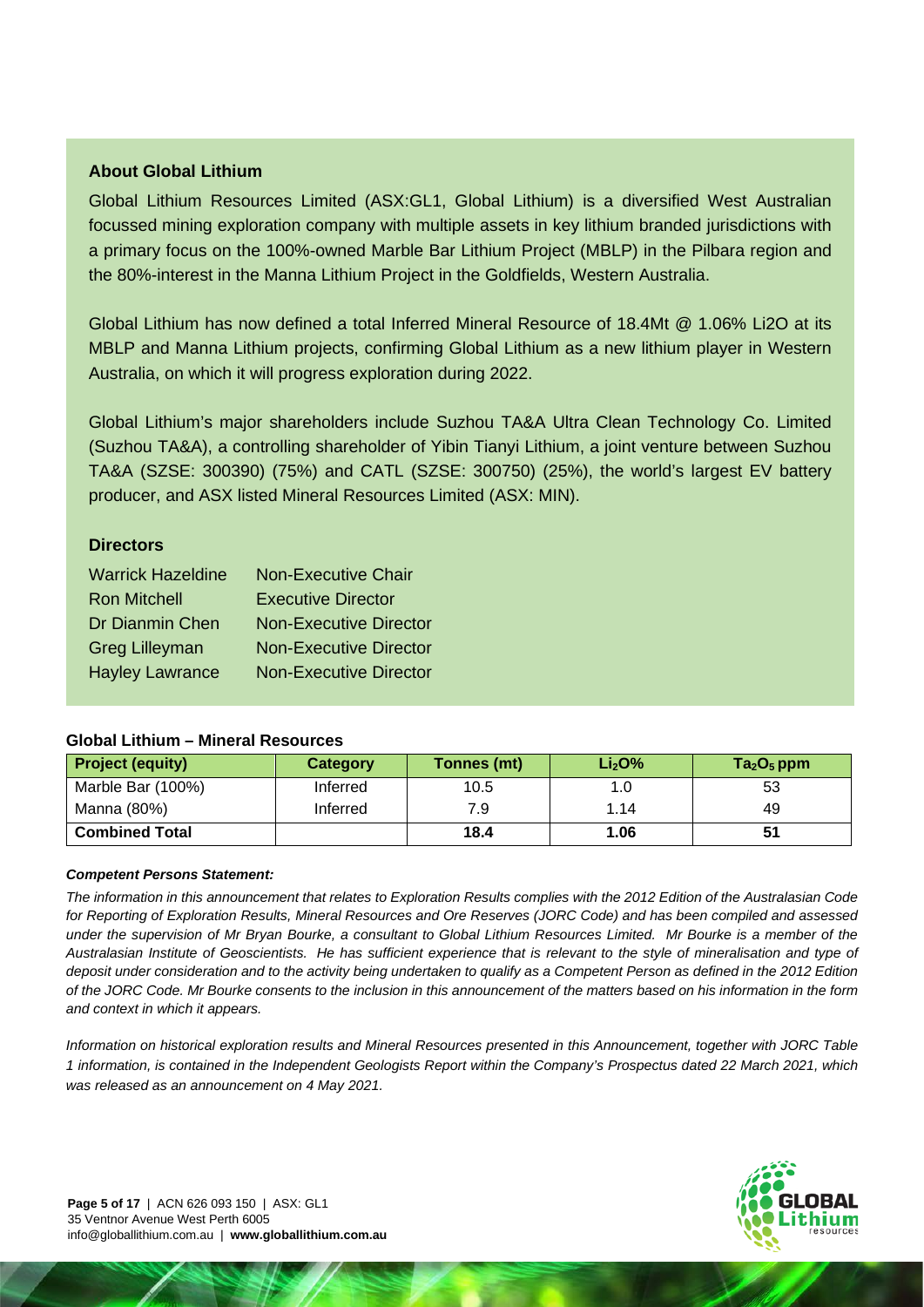*The Company confirms that it is not aware of any new information or data that materially affects the information in the relevant market announcements, and that the form and context in which the Competent Persons findings are presented have not been materially modified from the original announcements.* 

*Where the Company refers to Mineral Resources in this announcement (referencing previous releases made to the ASX), it confirms that it is not aware of any new information or data that materially affects the information included in that announcement and all material assumptions and technical parameters underpinning the Mineral Resource estimate with that announcement continue to apply and have not materially changed. The Company confirms that the form and context in which the Competent Persons findings are presented have not materially changed from the original announcement.*

**Table 1:** *RC drilling summary for the program carried out at the MBLP ending December 2021 and recommencing February 2022 (drill holes where assays have been received).*

| <b>Hole ID</b>   | <b>Easting</b><br>(MGA50) | <b>Northing</b><br>(MGA50) | <b>RL</b><br>(m)    | <b>Dip</b><br>(degrees) | <b>Azimuth</b><br>(degrees) | <b>Total</b><br>Depth (m) |
|------------------|---------------------------|----------------------------|---------------------|-------------------------|-----------------------------|---------------------------|
|                  |                           |                            |                     |                         |                             |                           |
| <b>MBRC0219</b>  | 797136.95                 | 7665799.40                 | 167.95              | $-60.34$                | 267.87                      | 111.00                    |
| <b>MBRC0220</b>  | 796678.74                 | 7666661.12                 | 174.37              | $-88.71$                | 310.86                      | 123.00                    |
| <b>MBRC0221</b>  | 796649.92                 | 7666702.20                 | 174.76              | $-60.41$                | 275.45                      | 75.00                     |
| <b>MBRC0222</b>  | 796832.27                 | 7667471.45                 | 167.21              | $-60.24$                | 273.47                      | 93.00                     |
| <b>MBRC0223</b>  | 796840.42                 | 7667697.93                 | 167.45              | $-60.63$                | 274.88                      | 129.00                    |
| <b>MBRC0224</b>  | 796792.27                 | 7667698.25                 | 165.56              | $-60.83$                | 274.97                      | 105.00                    |
| <b>MBRC0225</b>  | 796639.45                 | 7668130.33                 | 161.76              | $-60.97$                | 269.20                      | 99.00                     |
| <b>MBRC0226</b>  | 796596.17                 | 7668203.31                 | 165.26              | $-60.36$                | 271.96                      | 81.00                     |
| <b>MBRC0227</b>  | 796640.14                 | 7668202.70                 | 163.51              | $-59.84$                | 272.37                      | 99.00                     |
| <b>MBRC0228</b>  | 796618.74                 | 7668283.74                 | 164.30              | $-59.51$                | 274.46                      | 105.00                    |
| <b>MBRC0229</b>  | 795768.76                 | 7664252.80                 | 181.39              | $-60.43$                | 274.91                      | 87.00                     |
| <b>MBRC0230</b>  | 795841.08                 | 7664435.98                 | 179.23              | $-61.09$                | 273.63                      | 87.00                     |
| <b>MBRC0231</b>  | 795938.61                 | 7665738.56                 | 176.17              | $-60.42$                | 278.23                      | 129.00                    |
| <b>MBRC0232</b>  | 796657.73                 | 7666864.41                 | 170.55              | $-60.48$                | 276.73                      | 135.00                    |
| <b>MBRC0233</b>  | 796698.98                 | 7666581.05                 | 174.39              | $-59.54$                | 275.48                      | 69.00                     |
| <b>MBRC0234</b>  | 796658.43                 | 7668401.50                 | 163.51              | $-60.43$                | 270.15                      | 129.00                    |
| <b>MBRC0235</b>  | 798639.33                 | 7667741.78                 | 161.44              | $-60.85$                | 268.97                      | 318.00                    |
| <b>MBRC0236</b>  | 799116.96                 | 7665678.38                 | 169.12              | $-60.88$                | 273.02                      | 165.00                    |
| <b>MBRC0237</b>  | 799197.01                 | 7665676.77                 | 169.53              | $-60.21$                | 266.79                      | 165.00                    |
| <b>MBRC0238</b>  | 799218.72                 | 7665998.86                 | 167.56              | $-60.60$                | 276.64                      | 159.00                    |
| <b>MBRC0239</b>  | 796757.00                 | 7666921.00                 | Not yet<br>surveyed | $-60.56$                | 272.55                      | 180.00                    |
| <b>MBRC0240</b>  | 796751.00                 | 7666842.00                 | Not yet<br>surveyed | $-60.00$                | 268.87                      | 182.00                    |
| <b>MBRC0241A</b> | 796683.00                 | 7666842.00                 | Not yet<br>surveyed | $-60.07$                | 273.03                      | 180.00                    |
| <b>MBRC0242</b>  | 796740.00                 | 7666798.00                 | Not yet<br>surveyed | $-60.26$                | 276.00                      | 160.00                    |
| <b>MBRC0243</b>  | 796674.00                 | 7666790.00                 | Not yet<br>surveyed | $-60.31$                | 92.38                       | 160.00                    |
| <b>MBRC0244</b>  | 796698.00                 | 7666800.00                 | Not yet<br>surveyed | $-59.69$                | 273.24                      | 160.00                    |

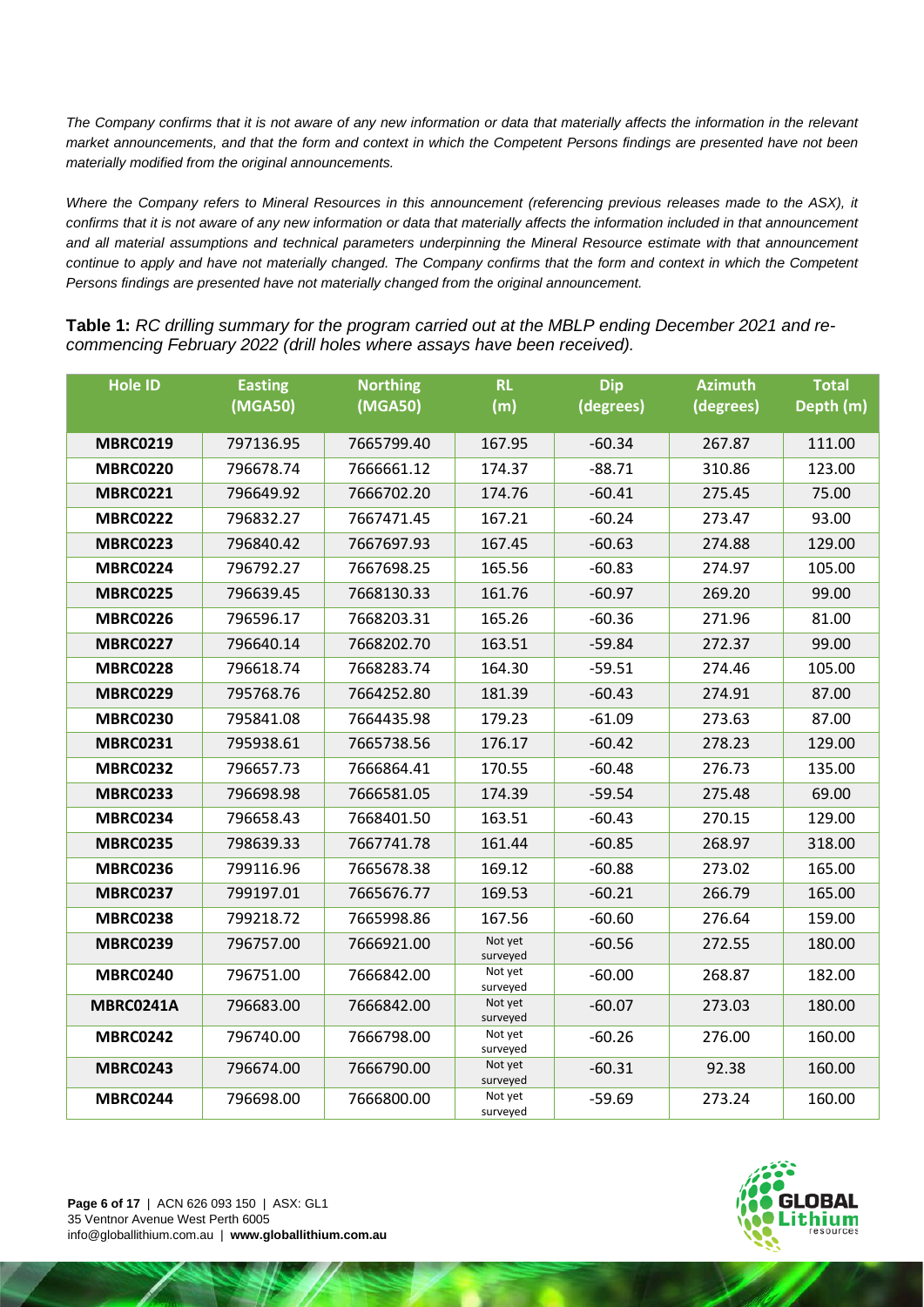| <b>Hole ID</b>  | <b>Easting</b><br>(MGA50) | <b>Northing</b><br>(MGA50) | <b>RL</b><br>(m)    | <b>Dip</b><br>(degrees) | <b>Azimuth</b><br>(degrees) | <b>Total</b><br>Depth (m) |
|-----------------|---------------------------|----------------------------|---------------------|-------------------------|-----------------------------|---------------------------|
| <b>MBRC0245</b> | 796669.00                 | 7666763.00                 | Not yet<br>surveyed | $-59.71$                | 274.03                      | 170.00                    |
| <b>MBRC0246</b> | 796598.00                 | 7666640.00                 | Not yet<br>surveyed | $-60.12$                | 272.22                      | 160.00                    |
| <b>MBRC0247</b> | 796601.00                 | 7666622.00                 | Not yet<br>surveyed | $-60.12$                | 273.70                      | 170.00                    |
| <b>MBRC0248</b> | 796599.00                 | 7666600.00                 | Not yet<br>surveyed | $-59.58$                | 274.21                      | 160.00                    |
| <b>MBRC0249</b> | 796517.00                 | 7666440.00                 | Not yet<br>surveyed | $-60.11$                | 270.83                      | 160.00                    |
| <b>MBRC0250</b> | 796520.00                 | 7666399.00                 | Not yet<br>surveyed | $-59.42$                | 270.69                      | 160.00                    |
| <b>MBRC0251</b> | 796423.00                 | 7666282.00                 | Not yet<br>surveyed | $-59.61$                | 267.12                      | 180.00                    |
| <b>MBRC0252</b> | 796376.00                 | 7666195.00                 | Not yet<br>surveyed | $-60.01$                | 272.18                      | 180.00                    |
| <b>MBRC0253</b> | 796540.00                 | 7666920.00                 | Not yet<br>surveyed | $-59.55$                | 270.15                      | 180.00                    |
| <b>MBRC0254</b> | 796619.00                 | 7666920.00                 | Not yet<br>surveyed | $-59.49$                | 270.22                      | 180.00                    |
| <b>MBRC0255</b> | 796662.00                 | 7666919.00                 | Not yet<br>surveyed | $-59.70$                | 268.45                      | 180.00                    |

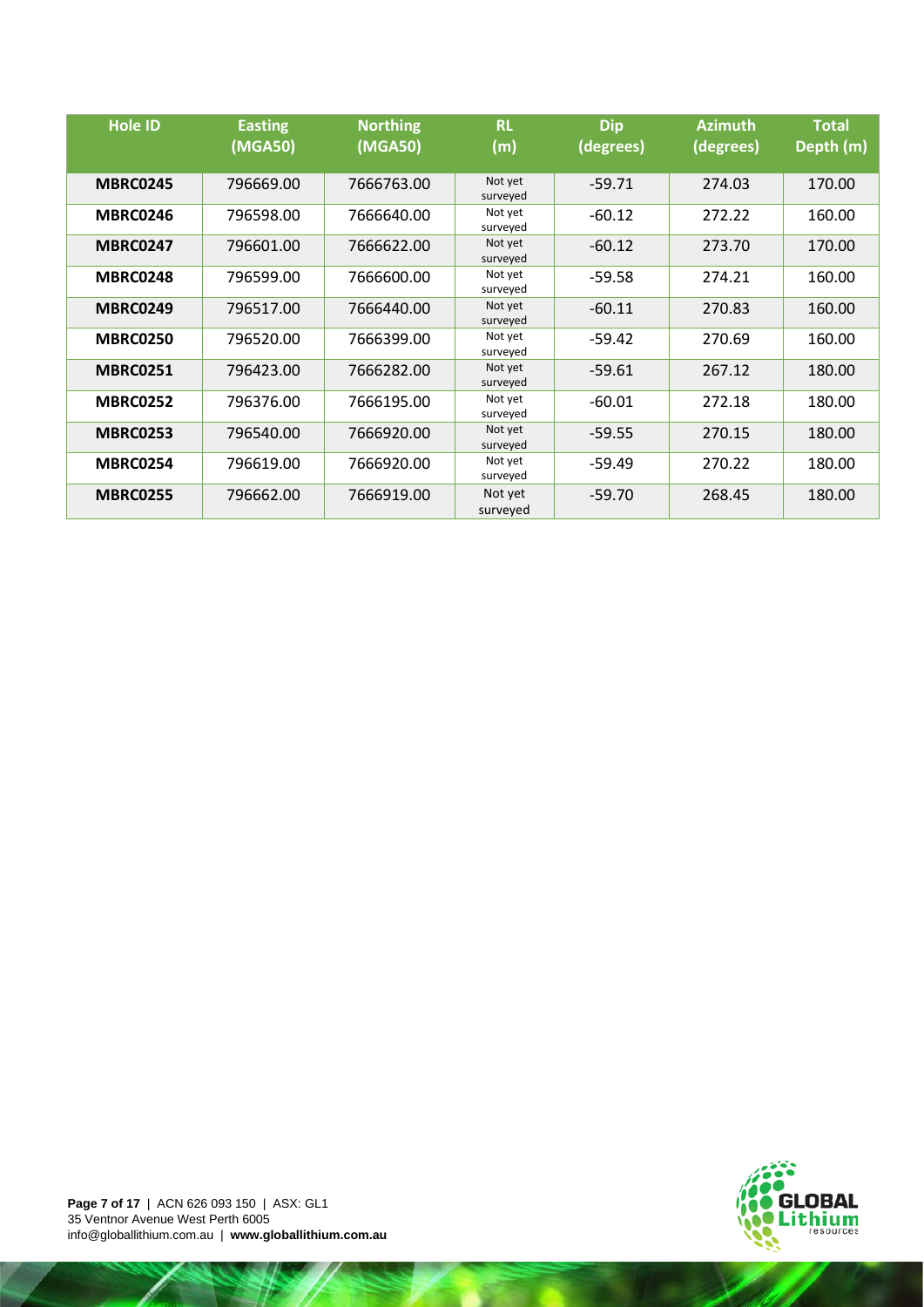## **Table 2:** *Significant Drillhole Lithium Oxide Intercepts (1)*

| Hole_ID         | <b>Northing</b>     | <b>Easting</b> | <b>From</b> | To             | <b>Thickness</b>         | Li <sub>2</sub> O | Ta <sub>2</sub> O <sub>5</sub> | Fe   |
|-----------------|---------------------|----------------|-------------|----------------|--------------------------|-------------------|--------------------------------|------|
|                 |                     |                | (m)         | (m)            | (m)                      | (%)               | (ppm)                          | (%)  |
| <b>MBRC0172</b> | 7666859             | 796702         | 52          | 53             | 1                        | 1.04              | 43.84                          | 0.54 |
| <b>MBRC0172</b> |                     |                | 57          | 59             | $\overline{2}$           | 1.00              | 53.67                          | 0.33 |
| <b>MBRC0174</b> | 7666781             | 796720         | 30          | 31             | $\mathbf{1}$             | 0.82              | 65.94                          | 0.65 |
| <b>MBRC0174</b> |                     |                | 37          | 41             | $\overline{\mathcal{A}}$ | 1.55              | 69.51                          | 0.48 |
| <b>MBRC0223</b> | 7667697.93          | 796840.42      | 75          | 76             | $\mathbf{1}$             | 0.75              | 82.18                          | 0.37 |
| <b>MBRC0224</b> | 7667698.25          | 796792.27      | 26          | 27             | $\mathbf{1}$             | 0.69              | 75.71                          | 0.63 |
| <b>MBRC0225</b> | 7668130.33          | 796639.45      | 92          | 93             | 1                        | 0.91              | 51.41                          | 0.46 |
| <b>MBRC0226</b> | 7668203.31          | 796596.17      | 24          | 27             | 3                        | 0.37              | 128.34                         | 0.90 |
| <b>MBRC0226</b> | 7668203.31          | 796596.17      | 65          | 66             | $\mathbf{1}$             | 0.44              | 45.55                          | 2.21 |
| <b>MBRC0227</b> | 7668202.7           | 796640.14      | 3           | 11             | 8                        | 0.36              | 12.03                          | 0.92 |
| <b>MBRC0227</b> | 7668202.7           | 796640.14      | 76          | 77             | $\mathbf{1}$             | 0.56              | 46.28                          | 0.47 |
| <b>MBRC0228</b> | 7668283.74          | 796618.74      | 32          | 33             | 1                        | 0.49              | 95.25                          | 0.44 |
| <b>MBRC0229</b> | 7664252.8           | 795768.76      | 13          | 17             | $\pmb{4}$                | 2.18              | 32.85                          | 0.31 |
| <b>MBRC0229</b> | 7664252.8           | 795768.76      | 66          | 70             | 4                        | 0.89              | 56.87                          | 0.92 |
| <b>MBRC0230</b> | 7664435.98          | 795841.08      | 69          | 74             | 5                        | 0.77              | 2.20                           | 0.64 |
| <b>MBRC0232</b> | 7666864.41          | 796657.73      | $\pmb{0}$   | $\overline{2}$ | $\overline{2}$           | 0.57              | 62.77                          | 1.45 |
| <b>MBRC0233</b> | 7666581.05          | 796698.98      | $\pmb{0}$   | 3              | 3                        | 1.77              | 28.98                          | 0.32 |
| <b>MBRC0234</b> | 7668401.5           | 796658.43      | 68          | 69             | 1                        | 1.40              | 21.37                          | 0.37 |
| <b>MBRC0235</b> | 7667741.78          | 798639.33      | 312         | 316            | $\sqrt{4}$               | 0.78              | 7.36                           | 0.76 |
| <b>MBRC0236</b> | 7665678.38          | 799116.96      | 0           | 20             | 20                       | 0.47              | 12.74                          | 1.56 |
| <b>MBRC0236</b> | 7665678.38          | 799116.96      | 24          | 32             | $\bf 8$                  | 0.42              | 10.17                          | 1.26 |
| <b>MBRC0236</b> | 7665678.38          | 799116.96      | 37          | 41             | 4                        | 0.42              | 2.99                           | 1.50 |
| <b>MBRC0236</b> | 7665678.38          | 799116.96      | 44          | 56             | 12                       | 0.53              | 25.30                          | 1.35 |
| <b>MBRC0236</b> | 7665678.38          | 799116.96      | 68          | 77             | 9                        | 0.47              | 9.78                           | 1.70 |
| <b>MBRC0236</b> | 7665678.38          | 799116.96      | 139         | 140            | $\mathbf 1$              | 1.01              | 33.46                          | 1.77 |
| <b>MBRC0237</b> | 7665676.77          | 799197.01      | 3           | 4              | 1                        | 0.42              | 0.98                           | 1.21 |
| <b>MBRC0237</b> | 7665676.77          | 799197.01      | 10          | 11             | $\mathbf 1$              | 0.42              | 3.54                           | 2.01 |
| <b>MBRC0240</b> | 7666842             | 796751         | 78          | 79             | $\mathbf{1}$             | 0.95              | 20.52                          | 0.65 |
| <b>MBRC0240</b> | 7666842             | 796751         | 83          | 84             | 1                        | 0.82              | 68.38                          | 0.57 |
| <b>MBRC0240</b> | 7666842             | 796751         | 110         | 111            | $\mathbf{1}$             | 0.58              | 69.11                          | 1.11 |
| <b>MBRC0240</b> | 7666842             | 796751         | 123         | 124            | $\mathbf{1}$             | 2.15              | 49.33                          | 0.54 |
| MBRC0241A       | 7666842             | 796683         | 35          | 36             | 1                        | 0.76              | 30.53                          | 0.37 |
| <b>MBRC0242</b> | 7666798             | 796740         | 58          | 64             | 6                        | 1.28              | 63.13                          | 0.35 |
| <b>MBRC0242</b> | incl <sup>(2)</sup> |                | 58          | 59             | $\mathbf{1}$             | 3.53              | 22.84                          | 0.50 |
| <b>MBRC0242</b> | 7666798             | 796740         | 91          | 92             | 1                        | 2.55              | 65.33                          | 0.40 |
| <b>MBRC0242</b> | 7666798             | 796740         | 96          | 98             | $\overline{2}$           | 0.61              | 83.83                          | 0.30 |
| <b>MBRC0242</b> | 7666798             | 796740         | 102         | 107            | 5                        | 1.36              | 43.11                          | 0.39 |
| <b>MBRC0244</b> | 7666800             | 796698         | 49          | 50             | 1                        | 0.47              | 74.73                          | 0.51 |
| <b>MBRC0244</b> | 7666800             | 796698         | 54          | 55             | $\mathbf{1}$             | 0.70              | 72.66                          | 0.60 |
| <b>MBRC0244</b> | 7666800             | 796698         | 67          | 70             | 3                        | 2.51              | 32.03                          | 0.37 |
| <b>MBRC0244</b> | incl <sup>(2)</sup> |                | 69          | 70             | 1                        | 4.12              | 31.50                          | 0.40 |
| <b>MBRC0248</b> | 7666600             | 796599         | 32          | 35             | 3                        | 1.07              | 39.16                          | 0.34 |
| <b>MBRC0251</b> | 7666282             | 796423         | 27          | 31             | $\overline{4}$           | 0.89              | 59.62                          | 0.49 |

**Page 8 of 17** | ACN 626 093 150 | ASX: GL1 35 Ventnor Avenue West Perth 6005 info@globallithium.com.au | **www.globallithium.com.au**

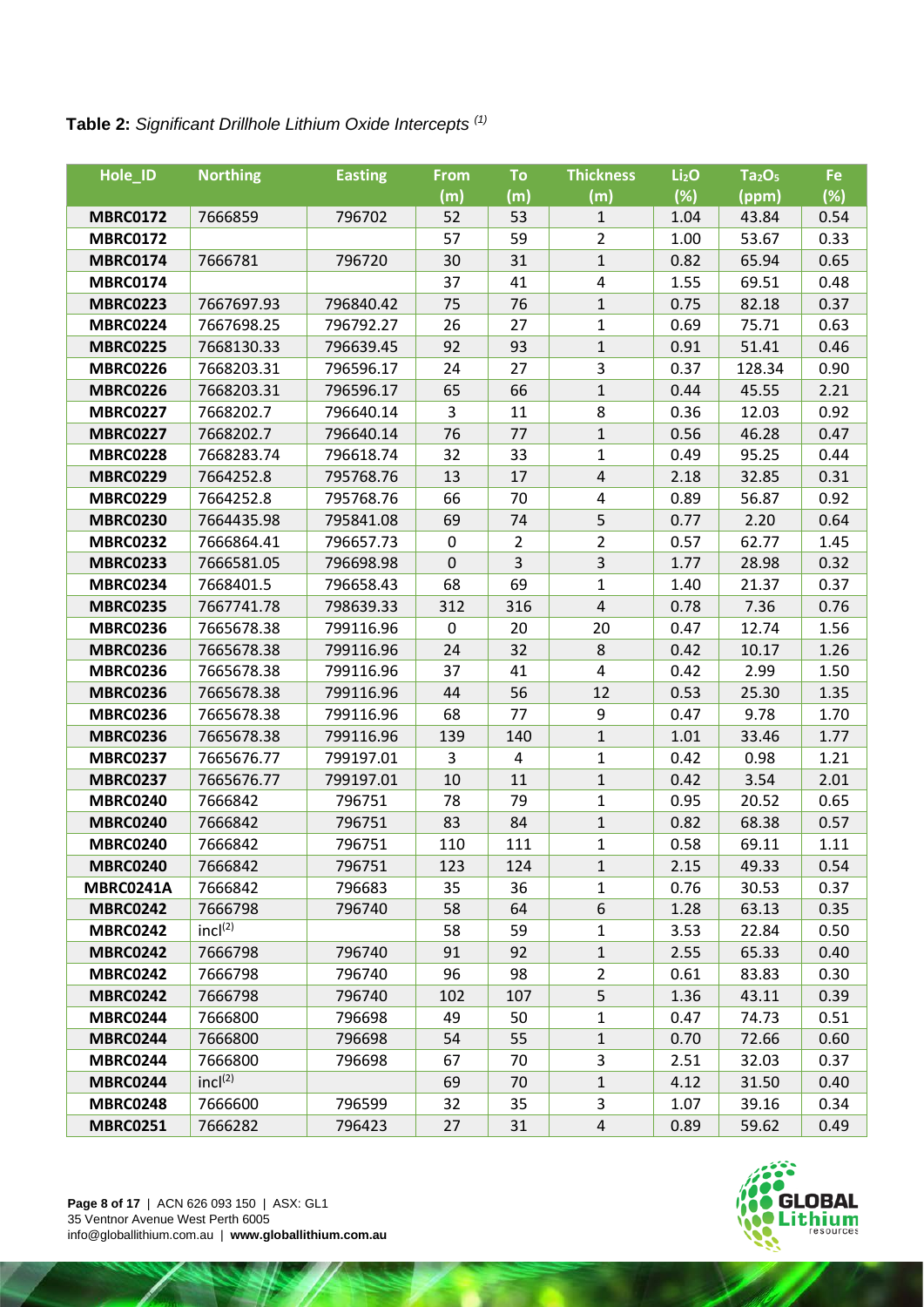| Hole ID         | <b>Northing</b> | <b>Easting</b> | <b>From</b><br>(m) | To<br>(m) | Thickness<br>(m) | Li <sub>2</sub> O<br>$(\%)$ | Ta <sub>2</sub> O <sub>5</sub><br>(ppm) | <b>Fe</b><br>(%) |
|-----------------|-----------------|----------------|--------------------|-----------|------------------|-----------------------------|-----------------------------------------|------------------|
| <b>MBRC0252</b> | 7666195         | 796376         | 65                 | 68        | 3                | 0.73                        | 43.63                                   | 0.70             |
| <b>MBRC0253</b> | 7666920         | 796540         | 11                 | 21        | 10               | 0.64                        | 48.82                                   | 0.39             |
| MBRC0254        | 7666920         | 796619         | 72                 | 75        | 3                | 0.80                        | 47.95                                   | 0.64             |
| <b>MBRC0255</b> | 7666919         | 796662         | 4                  | 5         |                  | 0.92                        | 106.24                                  | 0.39             |
| <b>MBRC0255</b> | 7666919         | 796662         | 87                 | 90        | 3                | 1.05                        | 38.95                                   | 0.48             |

- (1) Significant intercepts calculated at a 0.4% Li2O cut-off grade, minimum 1m thickness and widths including up to 2m internal dilution.
- (2) Significant high-grade intercept calculated using a 3.0% Li2O cut-off grade, minimum 1m thickness and width including up to 2m internal dilution.

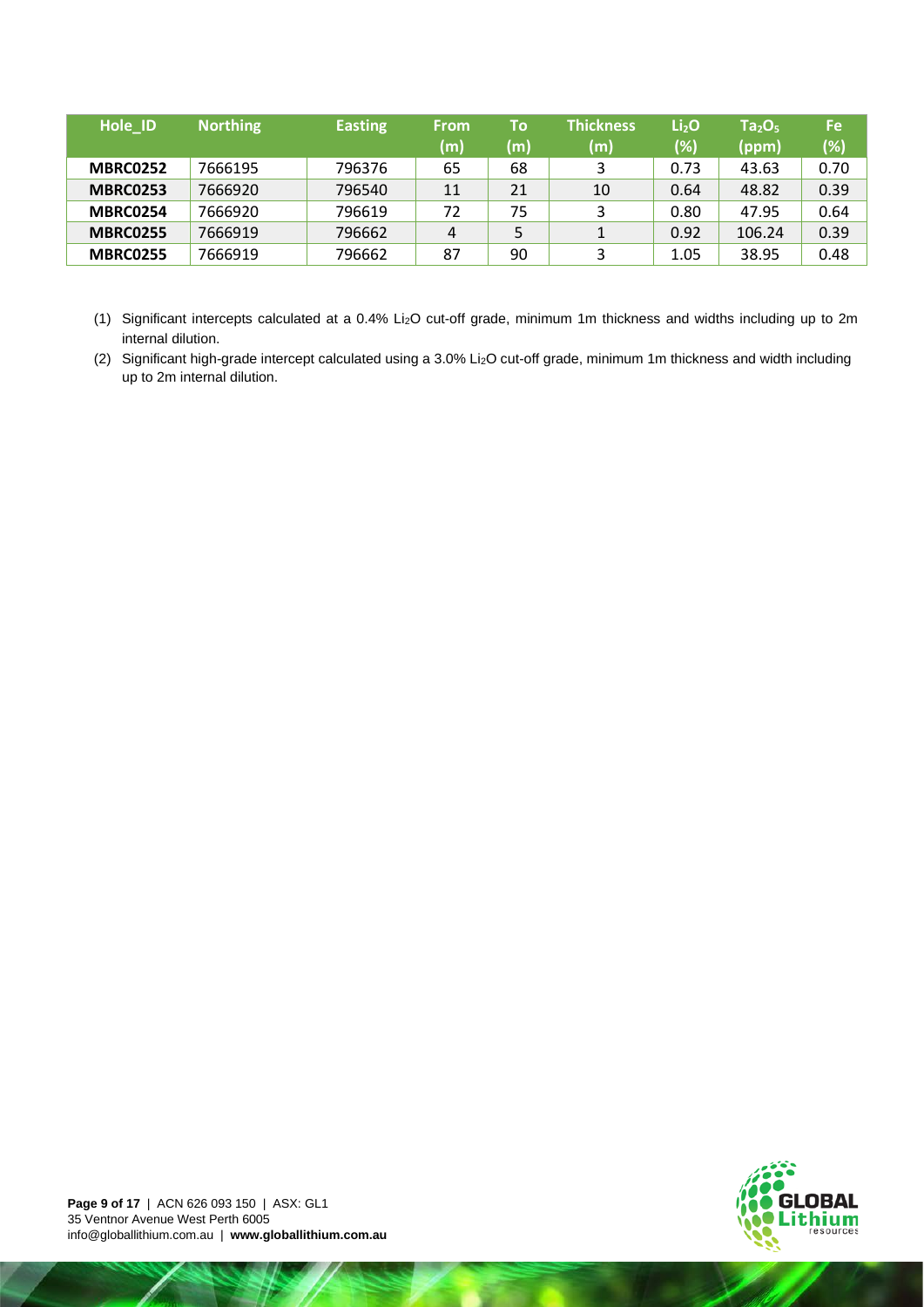### **JORC Code, 2012 Edition – Table 1 Report**

Section 1 Sampling Techniques and Data (Criteria in this section apply to all succeeding sections)

| <b>Criteria</b>               | <b>JORC Code explanation</b>                                                                                                                                                                                                                                                                                                                                                                                                                                                                                                                                                                                                                                                                                                                                                                                                                                                                                                                                                                                                                                                                                                                                                                        | <b>Commentary</b><br>$\bullet$                                                                                                                                                                                                                                                                                                                                                                                                                                                                                                                                                                                                                                                                                                                                                                                                                                                                                                                                                                                                                                                                                                                                                                      |
|-------------------------------|-----------------------------------------------------------------------------------------------------------------------------------------------------------------------------------------------------------------------------------------------------------------------------------------------------------------------------------------------------------------------------------------------------------------------------------------------------------------------------------------------------------------------------------------------------------------------------------------------------------------------------------------------------------------------------------------------------------------------------------------------------------------------------------------------------------------------------------------------------------------------------------------------------------------------------------------------------------------------------------------------------------------------------------------------------------------------------------------------------------------------------------------------------------------------------------------------------|-----------------------------------------------------------------------------------------------------------------------------------------------------------------------------------------------------------------------------------------------------------------------------------------------------------------------------------------------------------------------------------------------------------------------------------------------------------------------------------------------------------------------------------------------------------------------------------------------------------------------------------------------------------------------------------------------------------------------------------------------------------------------------------------------------------------------------------------------------------------------------------------------------------------------------------------------------------------------------------------------------------------------------------------------------------------------------------------------------------------------------------------------------------------------------------------------------|
| Sampling<br>techniques        | Nature and quality of<br>$\bullet$<br>sampling (e.g. cut channels,<br>random chips, or specific<br>specialised industry standard<br>measurement tools<br>appropriate to the minerals<br>under investigation, such as<br>down hole gamma sondes,<br>or handheld XRF<br>instruments, etc). These<br>examples should not be<br>taken as limiting the broad<br>meaning of sampling.<br>Include reference to<br>$\bullet$<br>measures taken to ensure<br>sample representivity and<br>the appropriate calibration of<br>any measurement tools or<br>systems used.<br>Aspects of the determination<br>of mineralisation that are<br>Material to the Public Report.<br>In cases where 'industry<br>standard' work has been<br>done this would be relatively<br>simple (e.g. 'reverse<br>circulation drilling was used<br>to obtain 1 m samples from<br>which 3 kg was pulverised to<br>produce a 30 g charge for<br>fire assay'). In other cases<br>more explanation may be<br>required, such as where<br>there is coarse gold that has<br>inherent sampling problems.<br>Unusual commodities or<br>mineralisation types (e.g.<br>submarine nodules) may<br>warrant disclosure of<br>detailed information. | Reverse circulation (RC) drilling was used as the primary<br>$\bullet$<br>drilling type.<br>RC cuttings were continuously sampled at 1 m intervals<br>$\bullet$<br>through all pegmatite intercepts including at least 2 m of<br>host rocks above and below each intercept.<br>Drill samples were logged for recovery, moisture, lithology<br>$\bullet$<br>(+ %), mineralogy (+ %), weathering, grainsize.<br>RC samples were collected from the drill rig cyclone using<br>$\bullet$<br>a cone splitter in numbered calico bags, which were then<br>placed in sealed polyweave bags, and then into sealed bulk-<br>bags for transport to the assay laboratory in Perth.<br>Drill samples were crushed and riffle split to 2 to 2.5 kg for<br>$\bullet$<br>pulverising to 80% passing 75 microns. Prepared samples<br>were fused with sodium peroxide and digested in dilute<br>hydrochloric acid. The resultant solution was analysed<br>using ICP by Jinning Testing and Inspection Laboratory in<br>Perth.<br>The assay technique is considered to be robust as the<br>method used offers total dissolution of the sample and is<br>useful for mineral matrices that may resist acid digestions. |
| <b>Drilling</b><br>techniques | Drill type (e.g. core, reverse<br>circulation, open-hole<br>hammer, rotary air blast,<br>auger, Bangka, sonic, etc)<br>and details (e.g. core<br>diameter, triple or standard<br>tube, depth of diamond tails,<br>face-sampling bit or other                                                                                                                                                                                                                                                                                                                                                                                                                                                                                                                                                                                                                                                                                                                                                                                                                                                                                                                                                        | RC drilling was undertaken by Profile Drilling (2021) and<br>$\bullet$<br>Orlando Drilling (2022) using 4.5-inch (140 mm) rods using<br>a 5.5-inch (150 mm) diameter face sampling hammer.<br>All RC drill holes were angled at approximately -60<br>degrees, drilled to 270 degrees (west) unless otherwise<br>noted in the drilling statistics presented in Table 1.                                                                                                                                                                                                                                                                                                                                                                                                                                                                                                                                                                                                                                                                                                                                                                                                                              |
|                               |                                                                                                                                                                                                                                                                                                                                                                                                                                                                                                                                                                                                                                                                                                                                                                                                                                                                                                                                                                                                                                                                                                                                                                                                     |                                                                                                                                                                                                                                                                                                                                                                                                                                                                                                                                                                                                                                                                                                                                                                                                                                                                                                                                                                                                                                                                                                                                                                                                     |

**Page 10 of 17** | ACN 626 093 150 | ASX: GL1 35 Ventnor Avenue West Perth 6005 info@globallithium.com.au | **www.globallithium.com.au**

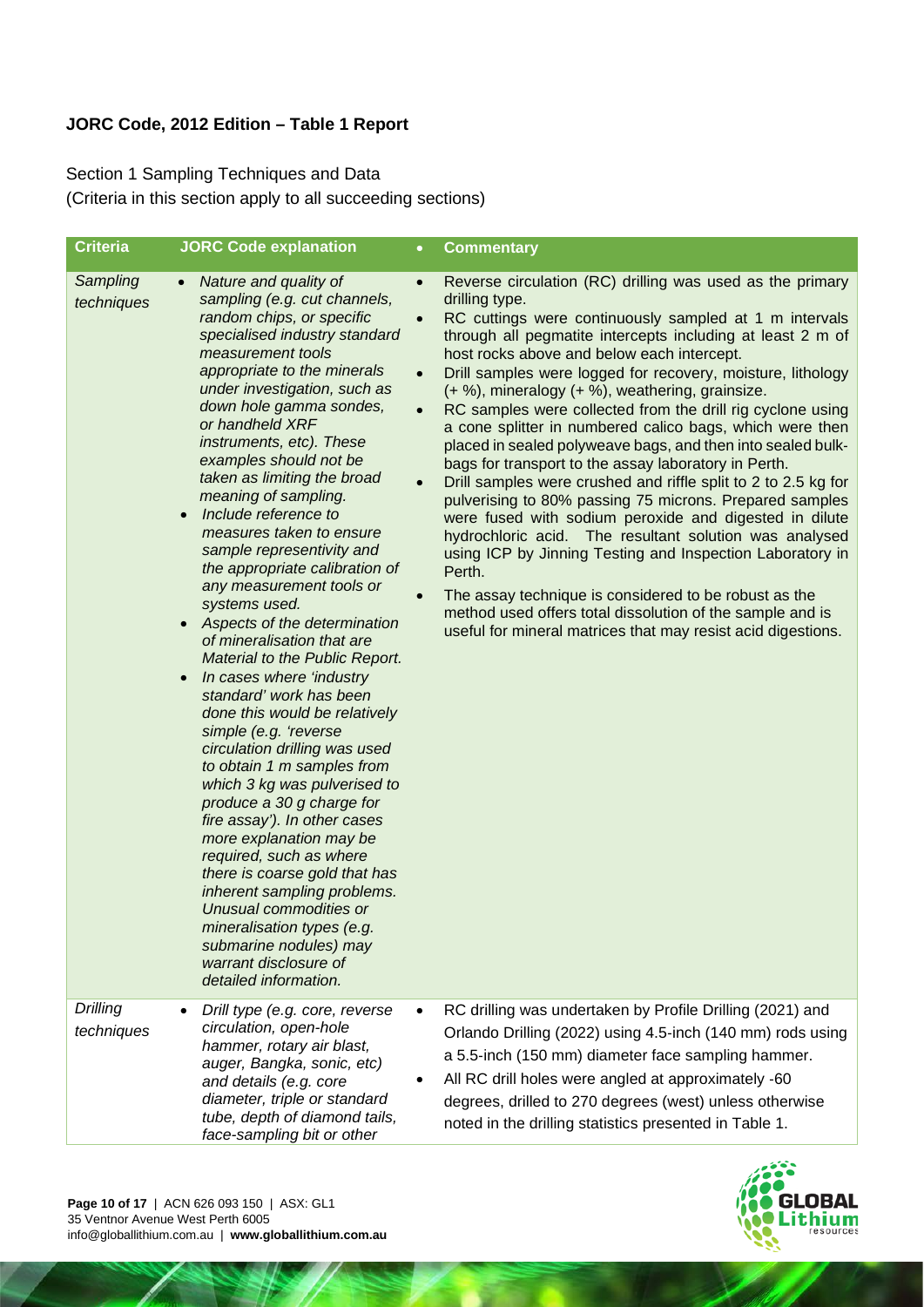| <b>Criteria</b>                                             | <b>JORC Code explanation</b>                                                                                                                                                                                                                                                                                                                                                                                                                                                                                                                 |                                                  | <b>Commentary</b>                                                                                                                                                                                                                                                                                                                                                                                                                                                                                                                                                                                                                                                                                                                                                                                                                      |
|-------------------------------------------------------------|----------------------------------------------------------------------------------------------------------------------------------------------------------------------------------------------------------------------------------------------------------------------------------------------------------------------------------------------------------------------------------------------------------------------------------------------------------------------------------------------------------------------------------------------|--------------------------------------------------|----------------------------------------------------------------------------------------------------------------------------------------------------------------------------------------------------------------------------------------------------------------------------------------------------------------------------------------------------------------------------------------------------------------------------------------------------------------------------------------------------------------------------------------------------------------------------------------------------------------------------------------------------------------------------------------------------------------------------------------------------------------------------------------------------------------------------------------|
|                                                             | type, whether core is<br>oriented and if so, by what<br>method, etc).                                                                                                                                                                                                                                                                                                                                                                                                                                                                        |                                                  |                                                                                                                                                                                                                                                                                                                                                                                                                                                                                                                                                                                                                                                                                                                                                                                                                                        |
| Drill sample<br>recovery                                    | Method of recording and<br>$\bullet$<br>assessing core and chip<br>sample recoveries and<br>results assessed.<br>Measures taken to maximise<br>sample recovery and ensure<br>representative nature of the<br>samples.<br>Whether a relationship exists<br>between sample recovery<br>and grade and whether<br>sample bias may have<br>occurred due to preferential<br>loss/gain of fine/coarse<br>material.                                                                                                                                  | $\bullet$<br>$\bullet$                           | Sample chip recovery for RC drilling was visually estimated.<br>Sample chip recovery is very good through the interpreted<br>mineralised zones and is estimated to be greater than 80%.<br>RC drilling utilised an on-board compressor and auxiliary<br>booster to keep samples dry and maximise recoveries.<br>No relationship between grade and recovery has been<br>identified.                                                                                                                                                                                                                                                                                                                                                                                                                                                     |
| Logging                                                     | Whether core and chip<br>samples have been<br>geologically and<br>geotechnically logged to a<br>level of detail to support<br>appropriate Mineral<br>Resource estimation, mining<br>studies and metallurgical<br>studies.<br>Whether logging is<br>qualitative or quantitative in<br>nature. Core (or costean,<br>channel, etc) photography.<br>The total length and<br>percentage of the relevant<br>intersections logged.                                                                                                                  | $\bullet$<br>$\bullet$<br>$\bullet$              | Geological logs exist for all drill holes with lithological codes<br>via an established reference legend.<br>Logging and sampling has been carried out to industry<br>standards support a Mineral Resource estimate.<br>Drill holes have been geologically logged in their entirety.<br>Where logging was detailed, the subjective indications of<br>spodumene content were estimated and recorded.<br>All drill holes were logged in full, from start to finish of the<br>hole.                                                                                                                                                                                                                                                                                                                                                       |
| Sub-<br>sampling<br>techniques<br>and sample<br>preparation | If core, whether cut or sawn<br>and whether quarter, half or<br>all core taken.<br>If non-core, whether riffled,<br>tube sampled, rotary split,<br>etc and whether sampled<br>wet or dry.<br>For all sample types, the<br>$\bullet$<br>nature, quality and<br>appropriateness of the<br>sample preparation<br>technique.<br>Quality control procedures<br>$\bullet$<br>adopted for all sub-sampling<br>stages to maximise<br>representivity of samples.<br>Measures taken to ensure<br>that the sampling is<br>representative of the in-situ | $\bullet$<br>$\bullet$<br>$\bullet$<br>$\bullet$ | Dry RC samples were collected at 1 m intervals and cone<br>split from the rig cyclone on-site to produce a subsample<br>less than 5 kg.<br>Sample preparation is according to industry standards,<br>including oven drying, coarse crush, and pulverisation to<br>80% passing 75 microns.<br>Field duplicate samples, field standards, laboratory<br>standards and laboratory repeats were used to monitor<br>quality of analyses.<br>Sample sizes are considered to be appropriate and<br>correctly represent the style and type of mineralisation.<br>Rock chip samples were taken whole to the laboratory,<br>crushed and riffled to obtain a sub-fraction and assayed<br>using the same lab and method as the RC samples. The<br>sample size was considered appropriate for<br>reconnaissance sampling for lithium mineralisation. |



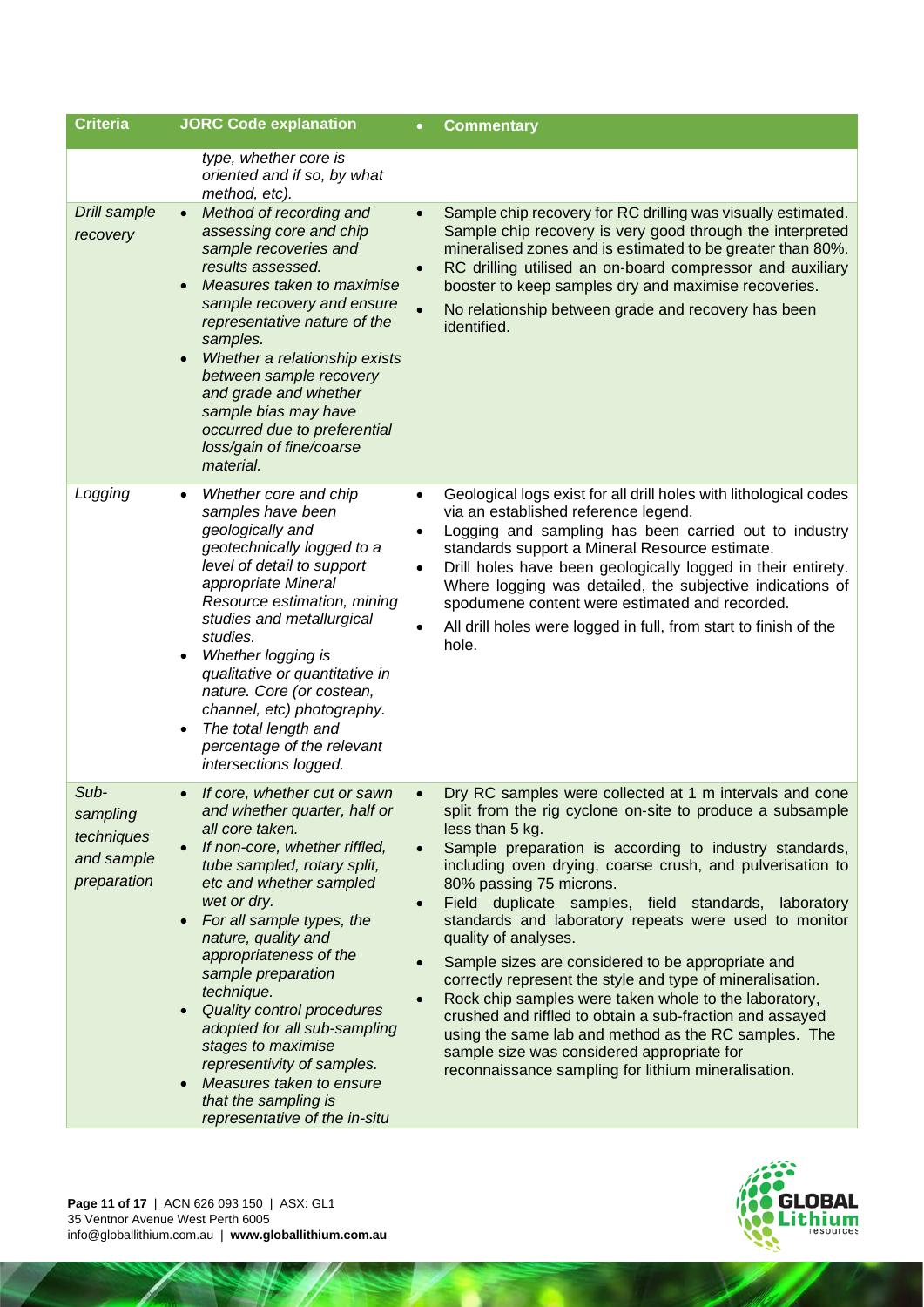| <b>Criteria</b>                                        | <b>JORC Code explanation</b>                                                                                                                                                                                                                                                                                                                                                                                                                                                                                                                                                                                                                                                         |                                                               | <b>Commentary</b>                                                                                                                                                                                                                                                                                                                                                                                                                                                                                                                                                                                                                                                                                                                    |
|--------------------------------------------------------|--------------------------------------------------------------------------------------------------------------------------------------------------------------------------------------------------------------------------------------------------------------------------------------------------------------------------------------------------------------------------------------------------------------------------------------------------------------------------------------------------------------------------------------------------------------------------------------------------------------------------------------------------------------------------------------|---------------------------------------------------------------|--------------------------------------------------------------------------------------------------------------------------------------------------------------------------------------------------------------------------------------------------------------------------------------------------------------------------------------------------------------------------------------------------------------------------------------------------------------------------------------------------------------------------------------------------------------------------------------------------------------------------------------------------------------------------------------------------------------------------------------|
|                                                        | material collected, including<br>for instance results for field<br>duplicate/second-half<br>sampling.<br>Whether sample sizes are<br>appropriate to the grain size<br>of the material being<br>sampled.                                                                                                                                                                                                                                                                                                                                                                                                                                                                              |                                                               |                                                                                                                                                                                                                                                                                                                                                                                                                                                                                                                                                                                                                                                                                                                                      |
| Quality of<br>assay data<br>and<br>laboratory<br>tests | The nature, quality and<br>$\bullet$<br>appropriateness of the<br>assaying and laboratory<br>procedures used and<br>whether the technique is<br>considered partial or total.<br>For geophysical tools,<br>spectrometers, handheld<br>XRF instruments, etc, the<br>parameters used in<br>determining the analysis<br>including instrument make<br>and model, reading times,<br>calibrations factors applied<br>and their derivation, etc.<br>Nature of quality control<br>procedures adopted (e.g.<br>standards, blanks,<br>duplicates, external<br>laboratory checks) and<br>whether acceptable levels of<br>accuracy (i.e. lack of bias)<br>and precision have been<br>established. | $\bullet$                                                     | The assay technique is considered to be robust as the<br>method used offers total dissolution of the sample and is<br>useful for mineral matrices that may resist acid digestions.<br>Multielement analysis was carried out on all samples for<br>the following elements: Al, Be, Ca, Cs, Fe, Ga, K, Li and<br>Li2O, Mg, Mn, Mo, Nb, P, Rb, S, Si, Sn, Ta, Ti and V.                                                                                                                                                                                                                                                                                                                                                                 |
| Verification<br>of sampling<br>and<br>assaying         | The verification of significant<br>$\bullet$<br>intersections by either<br>independent or alternative<br>company personnel.<br>The use of twinned holes.<br>Documentation of primary<br>data, data entry procedures,<br>data verification, data<br>storage (physical and<br>electronic) protocols.<br>Discuss any adjustment to<br>assay data.                                                                                                                                                                                                                                                                                                                                       | $\bullet$<br>$\bullet$<br>$\bullet$<br>$\bullet$<br>$\bullet$ | The 2021 RC drilling campaign was supervised by<br>Resource Potentials staff and the 2022 drilling by CSA<br>Global staff<br>The Li assays from previous programs show a marked<br>correlation with the mineralised pegmatite intersections via<br>elevated downhole grades.<br>There were no twin holes drilled during the RC program<br>Drill logs exist for all holes as electronic files and hardcopy.<br>Logging was completed on paper logs at time of drilling and<br>electronically sent to Perth for data-entry to digital logs.<br>All digital logs are exported to an external Database<br>Administrator, validated and loaded to a database and<br>validated prior to use.<br>No adjustments made to primary assay data. |
| Location of<br>data points                             | Accuracy and quality of<br>surveys used to locate drill<br>holes (collar and down-hole<br>surveys), trenches, mine<br>workings and other locations<br>used in Mineral Resource<br>estimation.                                                                                                                                                                                                                                                                                                                                                                                                                                                                                        | ٠<br>$\bullet$                                                | Prior to drilling, collar coordinates are situated using<br>handheld GPS (considered accurate to within 4 m).<br>DGPS collar surveying is undertaken post program to<br>improve accuracy, and them be draped onto a high<br>resolution digital elevation model.<br>Grid used is MGA94 datum and Zone 50 SUTM ("MGA")<br>projection.                                                                                                                                                                                                                                                                                                                                                                                                  |

**Page 12 of 17** | ACN 626 093 150 | ASX: GL1 35 Ventnor Avenue West Perth 6005 info@globallithium.com.au | **www.globallithium.com.au**

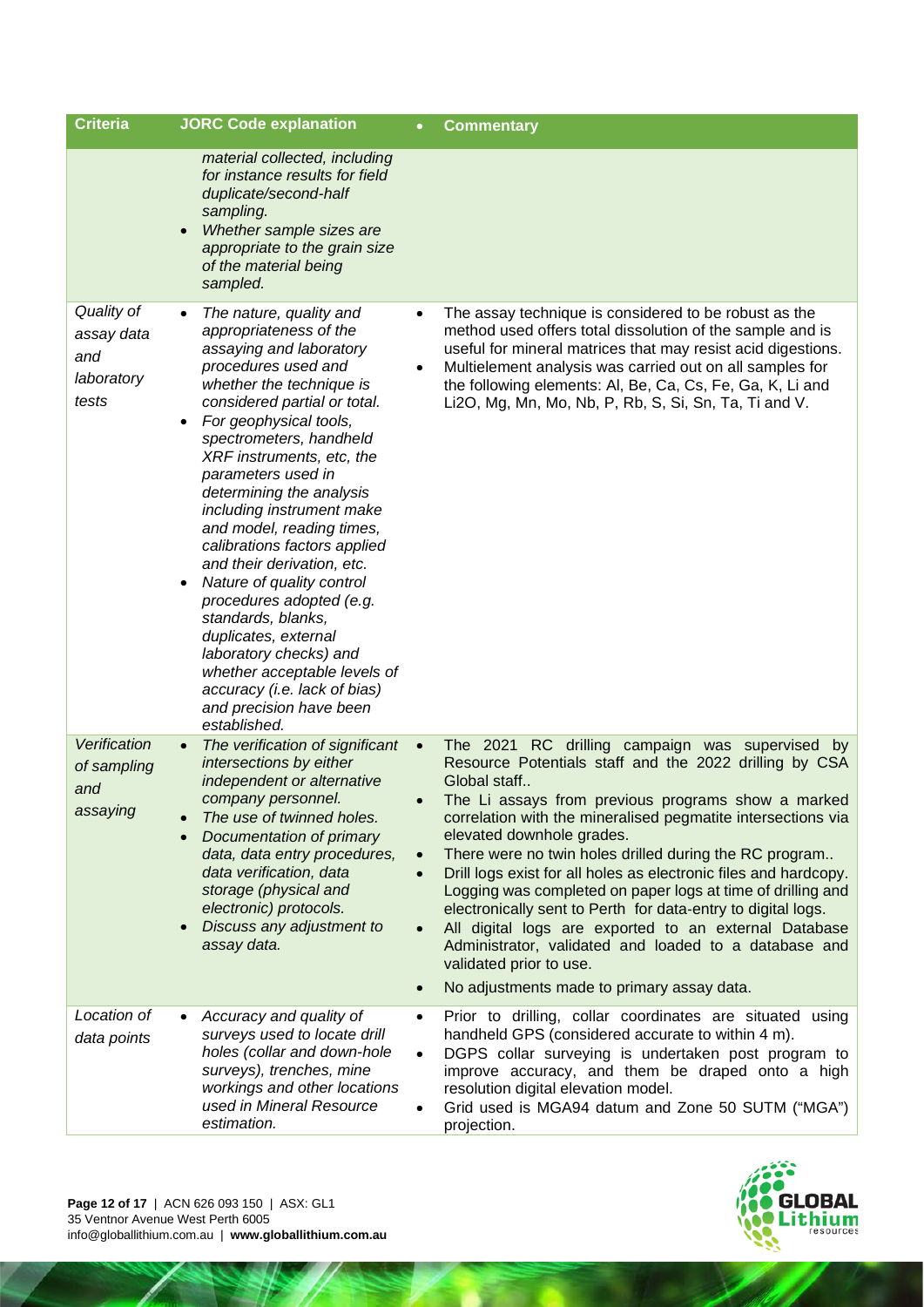| <b>Criteria</b>                                                     | <b>JORC Code explanation</b>                                                                                                                                                                                                                                                                                                                                                                                              | <b>Commentary</b><br>$\bullet$                                                                                                                                                                                                                                                                                                                                                                                                                                                                                                                                                                                                                                                                                                                                                                                                     |
|---------------------------------------------------------------------|---------------------------------------------------------------------------------------------------------------------------------------------------------------------------------------------------------------------------------------------------------------------------------------------------------------------------------------------------------------------------------------------------------------------------|------------------------------------------------------------------------------------------------------------------------------------------------------------------------------------------------------------------------------------------------------------------------------------------------------------------------------------------------------------------------------------------------------------------------------------------------------------------------------------------------------------------------------------------------------------------------------------------------------------------------------------------------------------------------------------------------------------------------------------------------------------------------------------------------------------------------------------|
|                                                                     | Specification of the grid<br>$\bullet$<br>system used.<br>Quality and adequacy of<br>topographic control.                                                                                                                                                                                                                                                                                                                 | All RC holes have been surveyed with an Axis Champ<br>$\bullet$<br>(Profile) and Reflex (Orlando) north seeking gyro to<br>determine hole deviation.<br>Rock chip sample locations were recorded using a<br>٠<br>handheld GPS (+/- 5m accuracy).                                                                                                                                                                                                                                                                                                                                                                                                                                                                                                                                                                                   |
| Data<br>spacing and<br>distribution                                 | Data spacing for reporting of<br><b>Exploration Results.</b><br>Whether the data spacing<br>and distribution is sufficient<br>to establish the degree of<br>geological and grade<br>continuity appropriate for the<br><b>Mineral Resource and Ore</b><br><b>Reserve estimation</b><br>procedure(s) and<br>classifications applied.<br>Whether sample compositing<br>has been applied.                                     | First pass exploration drilling has not been drilled on a grid<br>$\bullet$<br>pattern, rather drilling has been conducted on targeted lines<br>across geochemical anomalies, outcropping pegmatite<br>dykes and extension (+ infill) of previous drill lines on a grid<br>pattern.<br>Drill spacing varies between a 100m by 50m grid in selected<br>areas, through to 400m by 50m grid. Exploration holes<br>targeting specific geochemical, outcrops or structural<br>targets are not on a uniform grid spacing.<br>Historic (BCIM) drilling undertaken was very close spaced<br>(nominal 10 m apart) along 4 separate lines targeting<br>outcrop and geochemical anomalies.<br>Soil grid: 400 m by 100 m (majority), 200m by 100m<br>(selected areas), 50m by 50m (small southern area).<br>No sample compositing was applied. |
| Orientation<br>of data in<br>relation to<br>geological<br>structure | Whether the orientation of<br>$\bullet$<br>sampling achieves unbiased<br>sampling of possible<br>structures and the extent to<br>which this is known,<br>considering the deposit type.<br>If the relationship between<br>the drilling orientation and<br>the orientation of key<br>mineralised structures is<br>considered to have<br>introduced a sampling bias,<br>this should be assessed and<br>reported if material. | Drilling has been angled to achieve the most representative<br>$\bullet$<br>(near perpendicular) intersections through mineralisation<br>(i.e. angled holes for moderately dipping pegmatite bodies).<br>The exception is MBRC0135, which was drilled obliquely to<br>$\bullet$<br>the interpreted dip of the pegmatite, in order to test an area<br>constrained by access to the Marble Bar Road reserve.<br>The identified target lithium bearing pegmatite dykes are<br>$\bullet$<br>generally moderately dipping (30° to 50°) eastwards in<br>nature. The true width of pegmatites is generally<br>considered 80% to 90% of the intercept width, with<br>minimal opportunity for sample bias.                                                                                                                                  |
| Sample<br>security                                                  | The measures taken to<br>ensure sample security.                                                                                                                                                                                                                                                                                                                                                                          | The drill samples were collected from the drilling rig by<br>experienced personnel, stored securely and transported to<br>the laboratory by a registered courier and handed over by<br>signature.                                                                                                                                                                                                                                                                                                                                                                                                                                                                                                                                                                                                                                  |
| Audits or<br>reviews                                                | The results of any audits or<br>reviews of sampling<br>techniques and data.                                                                                                                                                                                                                                                                                                                                               | No audits have been undertaken to date.                                                                                                                                                                                                                                                                                                                                                                                                                                                                                                                                                                                                                                                                                                                                                                                            |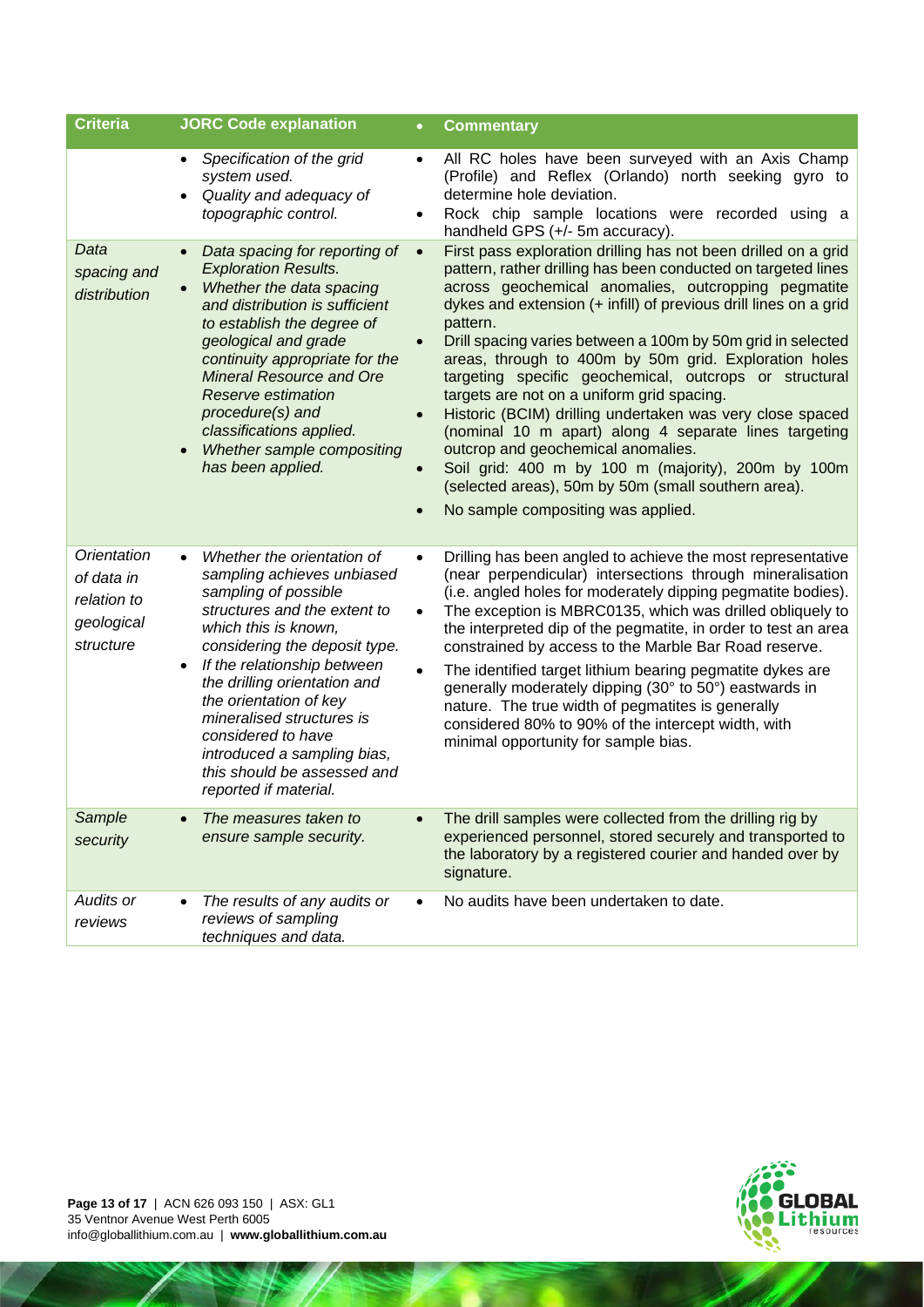### **Section 2 Reporting of Exploration Results**

(Criteria listed in the preceding section also apply to this section.)

| <b>Criteria</b>                                         | <b>JORC Code explanation</b>                                                                                                                                                                                                                                                                                                                                                                                                                                    | <b>Commentary</b>                                                                                                                                                                                                                                                                                                                                                                                                                                                                                                                                                                                                                                                                                                                                                                                                                                                                                                                                                                                                                                                                                                                                                                                                                                                                                                                                                                                                                                                                                                                                                                                                                                                                                                                                                                                                                                   |
|---------------------------------------------------------|-----------------------------------------------------------------------------------------------------------------------------------------------------------------------------------------------------------------------------------------------------------------------------------------------------------------------------------------------------------------------------------------------------------------------------------------------------------------|-----------------------------------------------------------------------------------------------------------------------------------------------------------------------------------------------------------------------------------------------------------------------------------------------------------------------------------------------------------------------------------------------------------------------------------------------------------------------------------------------------------------------------------------------------------------------------------------------------------------------------------------------------------------------------------------------------------------------------------------------------------------------------------------------------------------------------------------------------------------------------------------------------------------------------------------------------------------------------------------------------------------------------------------------------------------------------------------------------------------------------------------------------------------------------------------------------------------------------------------------------------------------------------------------------------------------------------------------------------------------------------------------------------------------------------------------------------------------------------------------------------------------------------------------------------------------------------------------------------------------------------------------------------------------------------------------------------------------------------------------------------------------------------------------------------------------------------------------------|
| <b>Mineral</b><br>tenement and<br>land tenure<br>status | Type, reference<br>name/number, location and<br>ownership including<br>agreements or material issues<br>with third parties such as joint<br>ventures, partnerships,<br>overriding royalties, native title<br>interests, historical sites,<br>wilderness or national park<br>and environmental settings.<br>The security of the tenure<br>held at the time of reporting<br>along with any known<br>impediments to obtaining a<br>licence to operate in the area. | The Marble Bar project lies entirely within exploration<br>licences (EL 45/4309, EL 45/4328, EL 45/4631,<br>E45/5843, E45/5812, E45/4724, E45/4669) wholly<br>owned by Global Lithium Resources Limited.<br>The Archer lithium deposit is situated entirely within<br>$\bullet$<br>tenement EL 45/4309.<br>All tenure is wholly owned by Global Lithium Resources<br>$\bullet$<br>Limited.<br>The portfolio of mineral tenements, comprising seven<br>$\bullet$<br>granted exploration licences are in good standing.                                                                                                                                                                                                                                                                                                                                                                                                                                                                                                                                                                                                                                                                                                                                                                                                                                                                                                                                                                                                                                                                                                                                                                                                                                                                                                                               |
| Exploration<br>done by other<br>parties                 | Acknowledgment and<br>appraisal of exploration by<br>other parties.                                                                                                                                                                                                                                                                                                                                                                                             | Mineral exploration over the Marble Bar project area<br>٠<br>has been undertaken for a number of commodities,<br>including gold, base metals, diamonds, tin and tantalum<br>by various companies since the 1960s.<br>Cominco Exploration Pty Ltd (Cominco) explored the<br>area for Witwatersrand style gold and uranium<br>mineralisation during the late 1960s.<br>Poor drilling<br>results led Cominco to surrender the ground.<br>Endeavour Resources Limited (Endeavour) undertook<br>٠<br>exploration for alluvial, eluvial, deep lead and pegmatite<br>hosted tin-tantalum mineralisation in the area between<br>1965 and 1985.<br>Haoma Mining NL and joint venture partner De Beers<br>٠<br>explored the area for diamonds during the late 1990s to<br>early 2000s.<br>Montezuma Mining Company Limited (Montezuma)<br>٠<br>held the licences covering the current Marble Bar<br>project area in 2006. Work by Montezuma included a<br>small rock chip sampling program and the collection<br>and assaying of over 2,000 soil geochemical samples.<br>Montezuma defined some discrete >80 ppb gold<br>anomalies in the northeast portion of E45/4309.<br>Lithex Resources Limited (Lithex) acquired the Project<br>area in August 2010 and completed a geological<br>mapping and rock chip sampling program, which was<br>then followed up by auger sampling program and later<br>a reverse circulation (RC) drilling program over the area<br>of the Moolyella Tin Field to the southeast of the project<br>area. Lithex relinquished the tenements in 2013.<br>In 2017, BCI Minerals Limited (BCIM) conducted a<br>series of exploration programs within the Marble Bar<br>project area, initially completing gold exploration<br>activities in the northern region of the tenements.<br>Detailed geological mapping, rock chip and soil |

GLOBAL Lithium

**Page 14 of 17** | ACN 626 093 150 | ASX: GL1 35 Ventnor Avenue West Perth 6005 info@globallithium.com.au | **www.globallithium.com.au**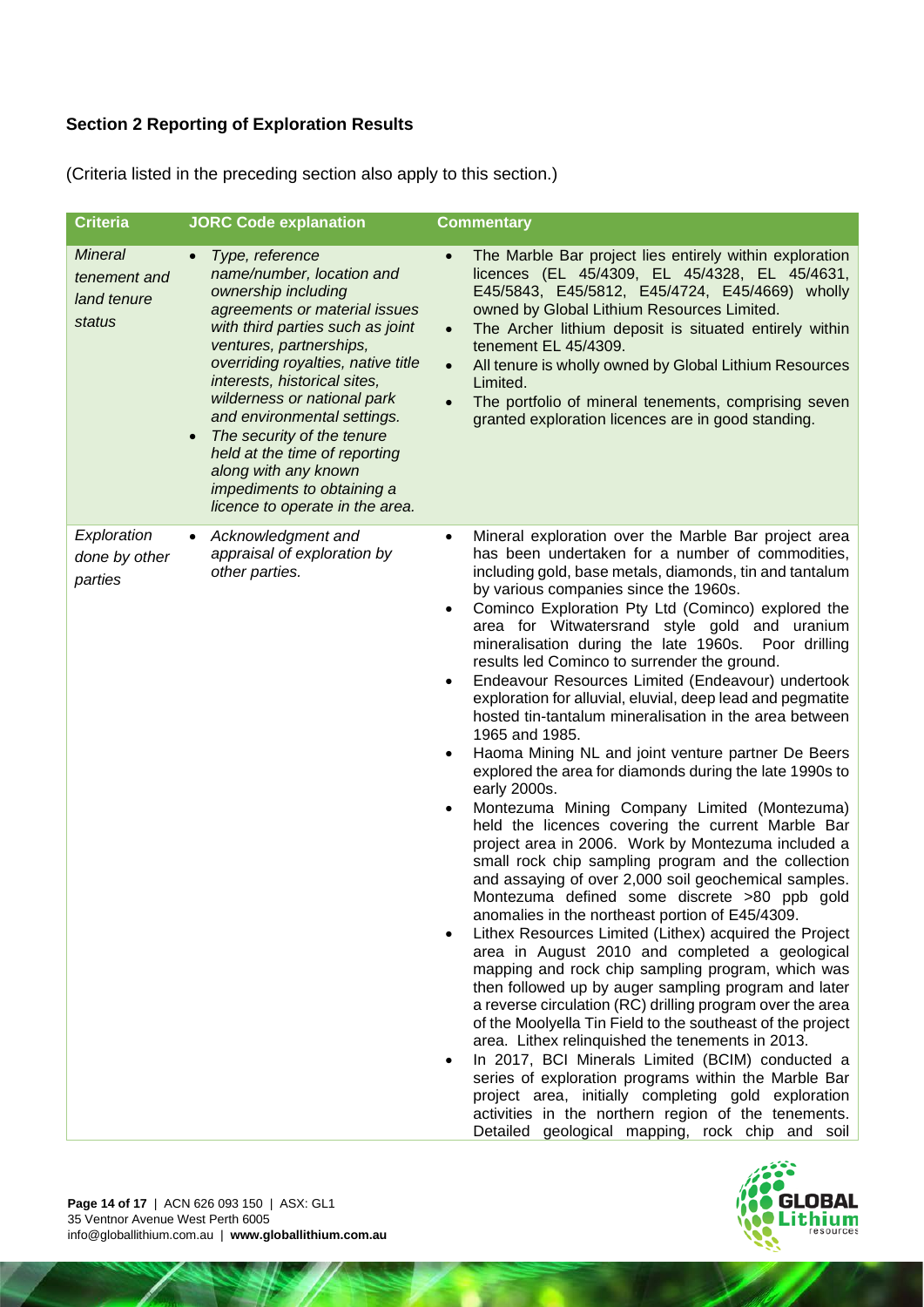| <b>Criteria</b>           | <b>JORC Code explanation</b>                                                                                                                                                                                               | <b>Commentary</b>                                                                                                                                                                                                                                                                                                                                                                                                                                                                                                                                                                                                                                                                                                                                                                                                                                                                                                                                                                                                                                                                                                                                                                                                                                                                                                                                                                                                                                                                                                                                                                                                                                                                                                                       |
|---------------------------|----------------------------------------------------------------------------------------------------------------------------------------------------------------------------------------------------------------------------|-----------------------------------------------------------------------------------------------------------------------------------------------------------------------------------------------------------------------------------------------------------------------------------------------------------------------------------------------------------------------------------------------------------------------------------------------------------------------------------------------------------------------------------------------------------------------------------------------------------------------------------------------------------------------------------------------------------------------------------------------------------------------------------------------------------------------------------------------------------------------------------------------------------------------------------------------------------------------------------------------------------------------------------------------------------------------------------------------------------------------------------------------------------------------------------------------------------------------------------------------------------------------------------------------------------------------------------------------------------------------------------------------------------------------------------------------------------------------------------------------------------------------------------------------------------------------------------------------------------------------------------------------------------------------------------------------------------------------------------------|
| Geology                   | Deposit type, geological<br>setting and style of                                                                                                                                                                           | sampling programs were completed which identified<br>prospective gold bearing trends with a total strike length<br>of 22 km exhibiting rock chip assay results of greater<br>than 3 g/t gold. This work led to a small and shallow,<br>11 hole RC drilling program (for 796 m) in early 2018<br>which provided encouraging results.<br>BCIM also completed preliminary lithium exploration<br>٠<br>work during early to mid-2018. Initial and extensive soil<br>geochemical sampling was conducted by BCIM at 400<br>m by 100 m spacing over the southern extents of<br>tenement E45/4309, targeting an area immediately<br>northwest of the Moolyella Monzogranite. Further infill<br>soil sampling at 100 m by 100 m was then completed.<br>The geochemical sampling programs identified the<br>$\bullet$<br>Archer Deposit area, leading to further geological<br>mapping which identified multiple outcroppings of<br>spodumene-bearing pegmatites with a general north-<br>south strike orientation. A program consisting of 21<br>shallow RC drill holes (MBRC0012 to MBRC0032) was<br>then conducted in late 2018 along four drill lines<br>These drill lines targeted the<br>totalling 474 m.<br>geologically mapped spodumene-bearing pegmatites.<br>Based on the promising lithium grades reported for the<br>Archer deposit area, BCIM completed its sale of the<br>Marble Bar tenements to Global Lithium Limited (GL1)<br>in 2019<br>After acquiring the project in 2019, GL1 has completed<br>٠<br>several RC drilling campaigns resulting in the<br>declaration of Mineral Resources.<br>The project lies in a pegmatite field hosted in the North<br>$\bullet$<br>Star Basalt and Jenkins Granodiorite. The prospective |
|                           | mineralisation.                                                                                                                                                                                                            | area for LCT pegmatites has been traced over a<br>$>20$ km <sup>2</sup> area.<br>Within this area, the Company has discovered the<br>Archer deposit, comprising a series of shallow dipping<br>pegmatite<br>bodies<br>with<br>lithium<br>mineralisation<br>predominantly<br>of<br>spodumene<br>by way<br>hosted<br>pegmatites.<br>These pegmatites have been the focus of exploration<br>by the Company.<br>The MBLP pegmatites have intruded the greenstone<br>belt North Star Basalt, which lies between the<br>Homeward Bound Granite and Jenkins Granodiorite.<br>The source fluids are generally accepted to have come<br>from the Split Rock Supersuite granites located to the<br>southeast of the project area, locally referred to as the<br>Moolyella Granite, and which probably extends beneath<br>the project area itself.                                                                                                                                                                                                                                                                                                                                                                                                                                                                                                                                                                                                                                                                                                                                                                                                                                                                                                 |
| Drill hole<br>Information | A summary of all information<br>material to the understanding<br>of the exploration results<br>including a tabulation of the<br>following information for all<br>Material drill holes:<br>easting and northing of the<br>O | Refer Drilling Table 1 above.<br>٠<br>RL is poorly constrained by hand-held GPS and will be<br>٠<br>updated to a DGPS system accurate to within <10cm<br>once the survey is complete, and hole collars will be<br>draped onto a high resolution digital elevation model<br>computed from orthophotography using a drone survey<br>method.                                                                                                                                                                                                                                                                                                                                                                                                                                                                                                                                                                                                                                                                                                                                                                                                                                                                                                                                                                                                                                                                                                                                                                                                                                                                                                                                                                                               |



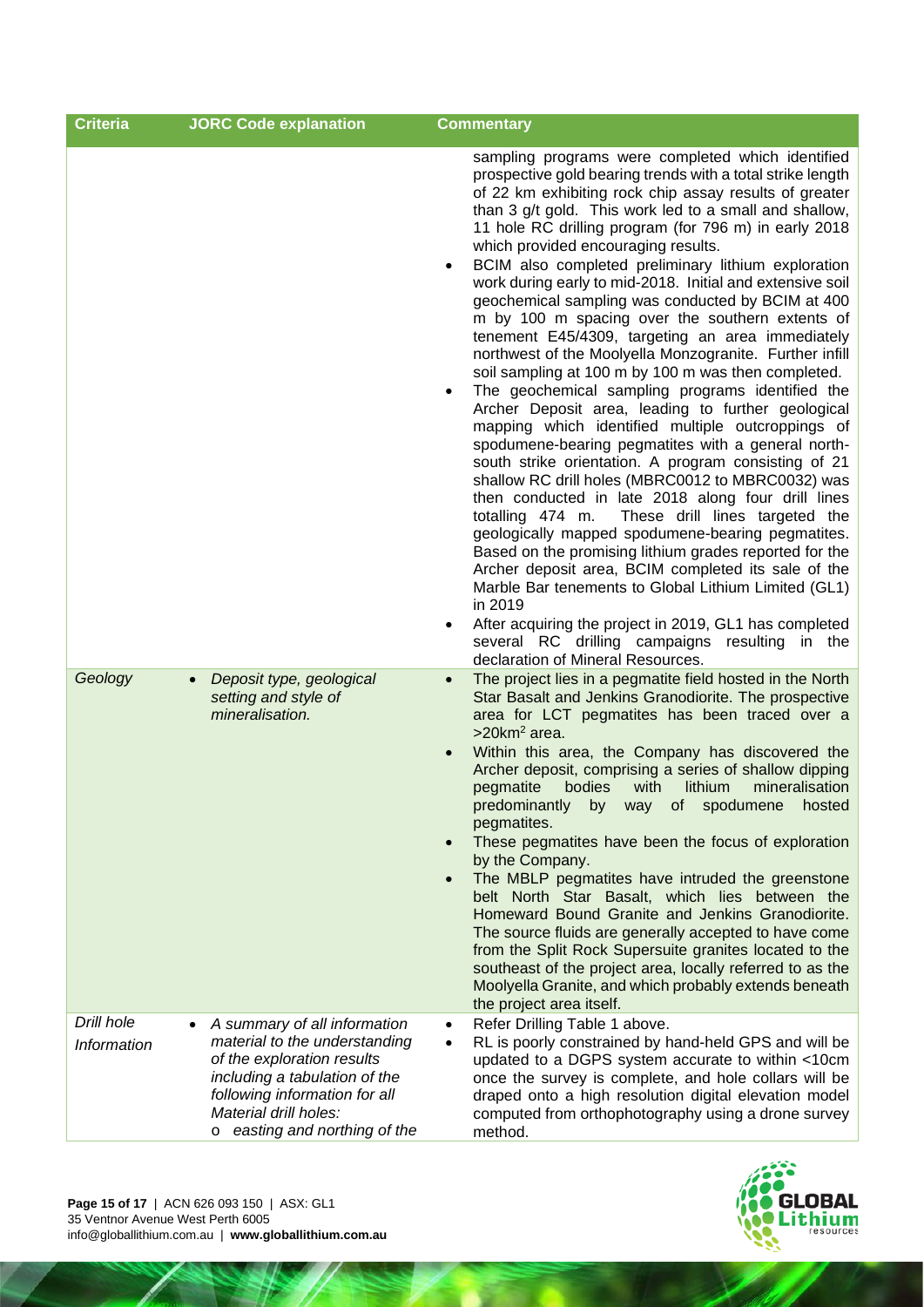| <b>Criteria</b>                                                                 | <b>JORC Code explanation</b>                                                                                                                                                                                                                                                                                                                                                                                                                                                                                                                                                                                       | <b>Commentary</b>                                                                                                                                                                                                                                                                                                                                                                                                                                                                                            |
|---------------------------------------------------------------------------------|--------------------------------------------------------------------------------------------------------------------------------------------------------------------------------------------------------------------------------------------------------------------------------------------------------------------------------------------------------------------------------------------------------------------------------------------------------------------------------------------------------------------------------------------------------------------------------------------------------------------|--------------------------------------------------------------------------------------------------------------------------------------------------------------------------------------------------------------------------------------------------------------------------------------------------------------------------------------------------------------------------------------------------------------------------------------------------------------------------------------------------------------|
|                                                                                 | drill hole collar<br>elevation or RL (Reduced<br>$\circ$<br>Level - elevation above<br>sea level in metres) of the<br>drill hole collar<br>dip and azimuth of the hole<br>$\circ$<br>down hole length and<br>$\circ$<br>interception depth<br>o hole length.<br>If the exclusion of this<br>information is justified on the<br>basis that the information is<br>not Material and this exclusion<br>does not detract from the<br>understanding of the report,<br>the Competent Person should<br>clearly explain why this is the<br>case.                                                                            |                                                                                                                                                                                                                                                                                                                                                                                                                                                                                                              |
| Data<br>aggregation<br>methods                                                  | In reporting Exploration<br>Results, weighting averaging<br>techniques, maximum and/or<br>minimum grade truncations<br>(e.g. cutting of high grades)<br>and cut-off grades are usually<br>Material and should be stated.<br>Where aggregate intercepts<br>incorporate short lengths of<br>high grade results and longer<br>lengths of low grade results,<br>the procedure used for such<br>aggregation should be stated<br>and some typical examples of<br>such aggregations should be<br>shown in detail.<br>The assumptions used for any<br>reporting of metal equivalent<br>values should be clearly<br>stated. | No cutting to intercept grades has been undertaken.<br>$\bullet$<br>No aggregation of samples undertaken.<br>$\bullet$<br>Assays are reported as pure elements such as Li, Ta,<br>$\bullet$<br>Nb and Sn, and converted to oxides using atomic<br>formulas.                                                                                                                                                                                                                                                  |
| Relationship<br>between<br>mineralisation<br>widths and<br>intercept<br>lengths | These relationships are<br>$\bullet$<br>particularly important in the<br>reporting of Exploration<br>Results.<br>If the geometry of the<br>$\bullet$<br>mineralisation with respect to<br>the drill hole angle is known,<br>its nature should be reported.<br>If it is not known and only the<br>down hole lengths are<br>reported, there should be a<br>clear statement to this effect<br>(e.g. 'down hole length, true<br>width not known').                                                                                                                                                                     | All drilling is angled and / or vertical.<br>The lithium bearing pegmatites identified to date<br>$\bullet$<br>are generally moderately dipping (30° to 50°)<br>eastwards in nature. The true width of pegmatites<br>is generally 80% to 90% of the intercept width, with<br>minimal opportunity for sample bias.<br>The exception is MBRC0135, which was drilled<br>$\bullet$<br>obliquely to the interpreted dip of the pegmatite, to<br>test an area constrained by access due to the<br>Marble Bar Road. |
| <b>Diagrams</b>                                                                 | Appropriate maps and<br>$\bullet$<br>sections (with scales) and                                                                                                                                                                                                                                                                                                                                                                                                                                                                                                                                                    | Refer to the Table and Figures in the report.<br>$\bullet$                                                                                                                                                                                                                                                                                                                                                                                                                                                   |

**Page 16 of 17** | ACN 626 093 150 | ASX: GL1 35 Ventnor Avenue West Perth 6005 info@globallithium.com.au | **www.globallithium.com.au**